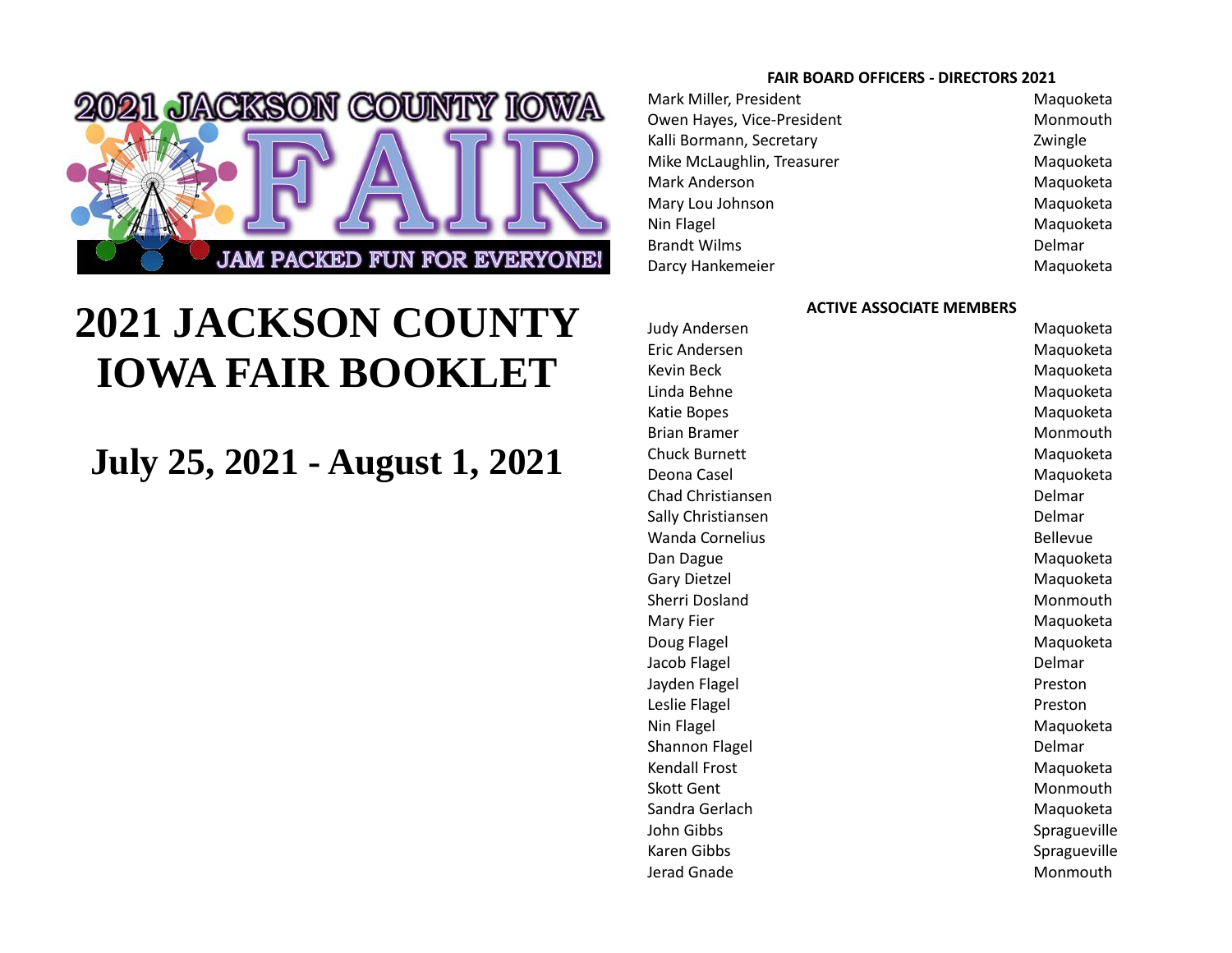Marv Hankemeier **Miles** Miles Jake Hayes **Maguoketa** Jean Hayes **Monmouth Monmouth** Brenda Heister Maguoketa Adam Johnson **Miles** Joe Johnson Maguoketa Larry Johnson Maguoketa Lee Johnson Maquoketa Mary Lou Johnson **Maguoketa** Marlene Johnson Maguoketa Rick Keil Maguoketa Kevin Kilburg **Lamotte** Tammy Kilburg **Lammy Kilburg Lammy** Kilburg **Lammy Lammy Lammy Lammy Lammy Lammy Lammy Lammy Lammy Lammy Lammy Lammy Lammy Lammy Lammy Lammy Lammy Lammy Lammy Lammy Lammy Lammy** Jeannett Kruse Maguoketa Sam Kuhlman Maguoketa Kaitlyn Lane Maguoketa Ken Lane Spragueville Shelley McLaughlin Maguoketa Joni Medinger **Bellevue** Juli Miller Maguoketa Matt Montoya **Matt Montoya** Maguoketa Erin Novak Lost Nation Luke Patterson Maguoketa Tom Simpson **Maguoketa** Kris Stanton Maguoketa Judy Tonderum and The Contract of the Maquoketa Tom Watters **Maguoketa** Maguoketa Kevin Yarolem Maguoketa Brittany Zeimet Maguoketa Lanny Simpson, Manager Maguoketa Terri Selzer, Asst Fair Manager Manager Maquoketa Joe Simpson, Asst Event Manager Maguoketa Marvin Baker, Ground Keeper Fulton Don Poll, Assistant Grounds Keeper Maquoketa

#### **ANNOUNCEMENT TO ALL FAIR-GOERS**

The Jackson County Fair Board, its Officers, Association Members, Manager, Staff and Volunteers are pleased to announce the 2021 Jackson County Fair schedule of Events and Information. All fair information is organized and printed here and on our website for the convenience of you, the fairgoer. This information is a result of the co-operative efforts of the Jackson County Fair Board, and the Iowa State University Extension Service of Jackson County Iowa.

This year we have made some changes due to scheduling conflicts with our Truck and Tractor Pull. The Stock Car Races will now be held on Wednesday with the Truck and Tractor Pull being held on Thursday!

In anticipation of the new Education Center being built next year, the Horse arena has been moved and therefore made more space for our agricultural commercial vendors. You'll now find a new and old tractor display where the Horse arena was.

The 2021 Fair is the 71<sup>st</sup> Annual Fair at this location and marks the 166<sup>th</sup> year that a fair has been held in Jackson County. The Manager and Members of the Jackson County Fair Board and Associates take great pride in presenting an exciting line-up of fair entertainment and events. Endless credit goes to the Jackson County Fair Association, 4-H and FFA, concessionaires, exhibitors, Evans United Shows, workers, and all of the service organizations for their efforts in making the Jackson County Fair an amazing 6 nights and 5 full days of entertainment and activities.

Check our website at www.jacksoncountyiowafair.com regularly for more information and exciting event announcements.

## **See You At The Fair!**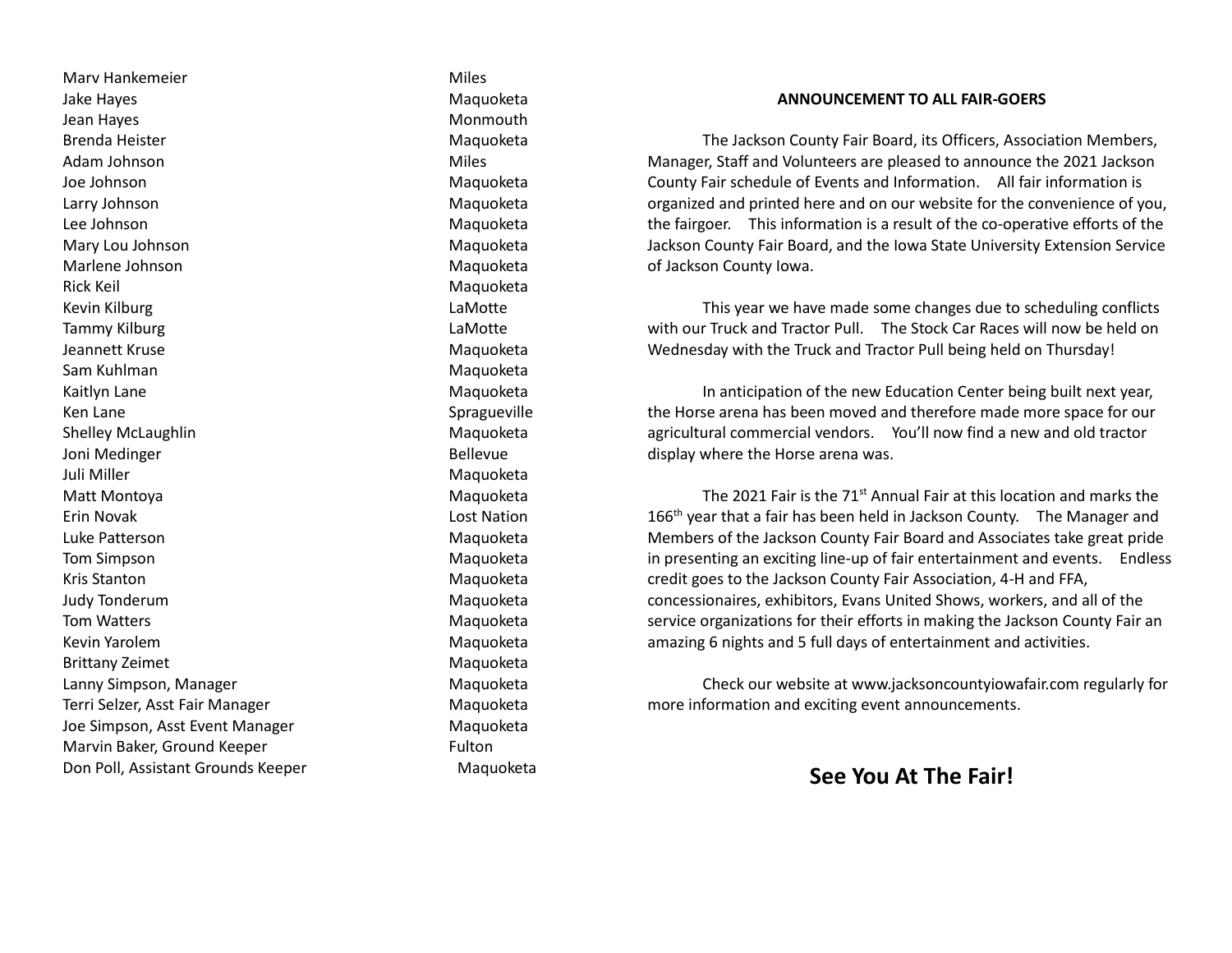#### **FAIR BOARD TO RECOGNIZE A 2021 FAIR FAMILY**

The Jackson County Fair board will again sponsor an Outstanding Fair Family at the 2021 Jackson County Fair. The Jackson County Fair Board wishes to acknowledge families that have been involved with the Jackson County Fair over the past years or in the present.

- 1. The Outstanding Fair Family has been selected by the Fair Board.
- 2. The Outstanding Fair Family will be announced on Sunday, July 25, 2021 in Pearson Memorial Center prior to the presenting of the 2021 Fair Queen candidates and Parade Grand Marshal. All family members are requested to be present.
- 3. The Outstanding Fair Family will receive free fun cards and have special seating in the Grandstand during the fair. They will also be introduced at various times throughout the fair.
- 4. Families nominated have demonstrated support, dedication, and commitment by their involvement at the Jackson County Fair.
- 5. For further information or to nominate a family for next year, contact Lanny Simpson, Fair Manager at 652-4282 or at the Fair Board office in Pearson Memorial Center in Maquoketa.

#### **THE FOLLOWING ARE THE RECIPIENTS OF THE HONOR:**

| 2009 | Arnold & Liz Linstrom Family         | Delmar             |
|------|--------------------------------------|--------------------|
| 2010 | Gerald & Wanda Cornelius Family      | Andrew             |
| 2011 | Lewis & Thelma Lane Family           | Preston            |
| 2012 | Doug & Ruth Ann Scott Family         | <b>Baldwin</b>     |
| 2013 | Willis & Marcella Burmahl Family     | Emiline            |
| 2014 | Richard & Elaine Hueneke Family      | St. Donatus        |
| 2015 | Flyod & LaVonne Peters Family        | <b>Bellevue</b>    |
| 2016 | William & Carol Ihrig Family         | Monmouth           |
| 2017 | <b>Bill &amp; Norma Casel Family</b> | <b>Otter Creek</b> |
| 2018 | Mike Franzen Family                  | Monmouth           |
| 2019 | Connie Butterworth/Jim Weirup Family | Andrew             |
| 2020 | Covid                                |                    |
| 2021 | Allen & Karen Till Family            | Maguoketa          |

#### **FAIR PARADE GRAND MARSHALS**

2021 marks the 37th year that the Jackson County Fair parade has been led by a Grand Marshal. The Grand Marshal is selected from suggestions made to and by members of the Jackson County Fair Board.

The Grand Marshal is selected because of public service or positive public notoriety, contributions made to the fair and community involvement. The following have led the fair parade very admirably.

- 1985 Governor Terry Branstad
- 1986 Darci Benton, Elwood, Miss Iowa
- 1987 Brad Lohaus, Iowa Hawkeyes
- 1988 Ray Marcus, LaMotte, long time fair board member
- 1989 Maynard Dunham, Sabula, oldest WWI Veteran in IA
- 1990 Muriel Allen, Maquoketa
- 1991 John E. Henderson, Maquoketa, County Extension Director, 38 years
- 1992 Dr. C.K. Risser, Maquoketa, Long time Maquoketa physician
- 1993 Robert Melvold, Maquoketa, Publisher/editor of Maquoketa Sentinel Press
- 1994 Durwood Gohlman, Maquoketa, well-known Insurance provider
- 1995 Don Tillis, Sabula, Fair Board president and fair board member for 20 years
- 1996 Merigene Stamp, Maquoketa, 4-H member/leader, 4-H committee member/Open Class
- 1997 Madonna Marcus, LaMotte, 4-H parent/leader, various fair committee member
- 1998 Jack Marlowe, Maquoketa, well-known Maquoketa Sentinel Press sports writer/photographer, staunch supporter of 4-H and FFA exhibitors
- 1999 Duane Hansen, Maquoketa, celebrates 25 years as Jackson County fair board member Tom Callahan, Maquoketa, celebrates 20 years as Jackson County fair manager
- 2000 Dennis Voy KMAQ Radio, past Mayor of Maquoketa
- 2001 John Fagerland, Jackson County Banker
- 2002 Floyd & LaVonne Peters and Family-well known Jackson County fair family with children and grandchildren active in 4-H activities and exhibiting at fair.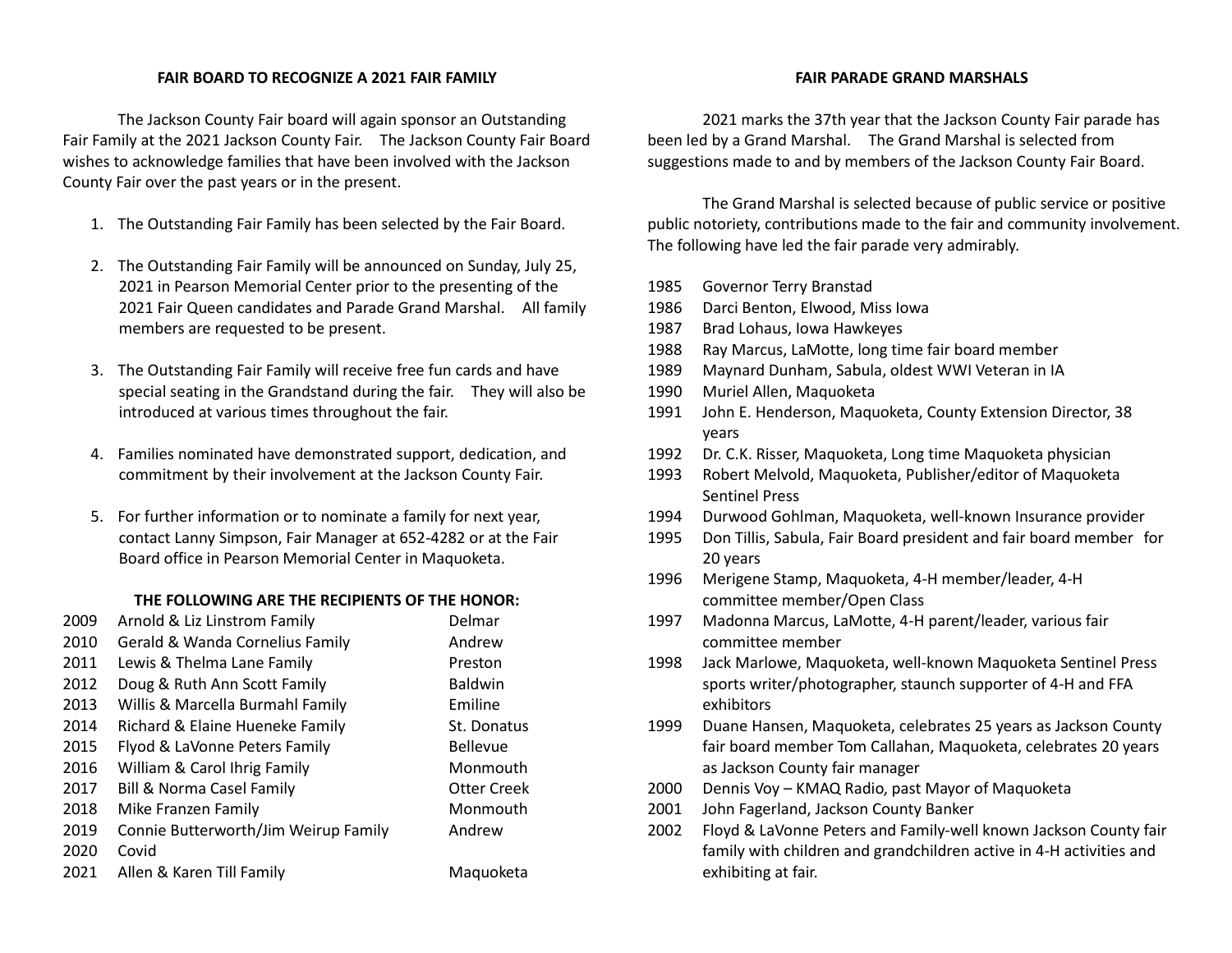- 2003 Glen "Red" Henton, Maquoketa, local entertainer, well-known musician, National horseshoe pitching champion
- 2004 Jeannett Kruse and Friends Jackson County Extension Personnel. Celebrating 100 years of Extension existence.
- 2005 Ronnie Evans long time grounds keeper and former Chief of Police of Maquoketa.
- 2006 Glen Caraway, well known businessman, 4-H/FFA auction supporter, 4-H parent and grandparent.
- 2007 Ross & Vivian River, long time fair supporters and commercial Exhibitors, Extension and 4-H leader
- 2008 Firemen of Jackson County
- 2009 John Dague "The Voice of the Jackson County Fair".
- 2010 Ken Ehlinger and Rochelle Ray Former Fair board members
- 2011 Bob Garien and Gary Anderson Night of Destruction creative contributors
- 2012 Wanda Cornelius, Carol Rask, Margret Reed, Beverly Berna Original Open Class Committee
- 2013 Norma & Bill Casel Former Fair board members and past Organizers of the Open Class Horse Show of the fair.
- 2014 JC Engel Former County Supervisor, former Fair board member, and 4H Family member and supporter
- 2015 Mike Franzen Fair Board member, past President, supporter of 4H, organizing contributor of the Tractor Show and Truck & Tractor Pull
- 2016 Bob & Myrna Larkey, Maquoketa Livestock Sales, wonderful neighbors and strong supporters of the fair and 4H Animal Auction
- 2017 Leighton Hepker, Announcer and KMAQ General Manager
- 2018 Mark (Sparky) Anderson, Fair Board Member, 4H Participant and Adviser, Together We Build Organizer.
- 2019 Lee Johnson, long time Fair Board Member, Past President of the Jackson County Fair Board - Constant fixer with no real title but many talents!
- 2020 Covid
- 2021 Judith Tonderum, Long Time Fair Board member and associate, Past County Extension Council, Together We Build Executive Board Member, Past Master Gardener Designer for the Fairgrounds, Open Class Committee member and on and on.

## **6 BIG NIGHTS - 5 FULL DAYS AT THE BIGGER AND BETTER 2021 JACKSON COUNTY FAIR**

The Fair Parade which starts at 6pm and travels down Main Street and Quarry, again this year on Tuesday Night! Come on to the grounds and watch the parade and announcement of the 2021 Fair Queen from the grandstands. Stay and watch the antics of the 4H Farm Olympics. Come and cheer your team and watch them go for the Gold!

The week is filled with a variety of 4-H and FFA exhibits and prize livestock, open class and commercial displays, nightly grandstand shows, many activities competitions and grounds acts for all ages.

#### \*\*\*\*\*\*\*\*\*\*\*\*\*\*\*\*\*\*\*\*\*\*\*\*\*

#### **EVANS UNITED SHOWS AND RIDES ON THE MIDWAY**

Wednesday, July 28 thru Sunday, August 1. Carnival starting times are:

- Wed 6pm
- Thursday Noon
- Friday 5pm
- Saturday 1pm
- Sunday Noon

Carnival Schedule and specials:

- Thursday, Wristband special from Noon 5pm
- Friday, Wristband special from 6pm 10pm
- Sunday, Wristband special from Noon 5pm

Come and enjoy the thrill of the rides.

**Fair Fun Cards** - \$35.00 in advance and are available at all area banks starting June 1 through July 26. Fair Fun Cards increase to \$40 on July 27 and are available only at the West gate. No cards sold after July 29th. A fun card has a discount admission punch for each day of the fair. These cards do NOT guarantee you a seat in the grandstands for Friday, Saturday, or Sunday nights. Seats in the grandstands can be purchased in advance through Eventbrite.com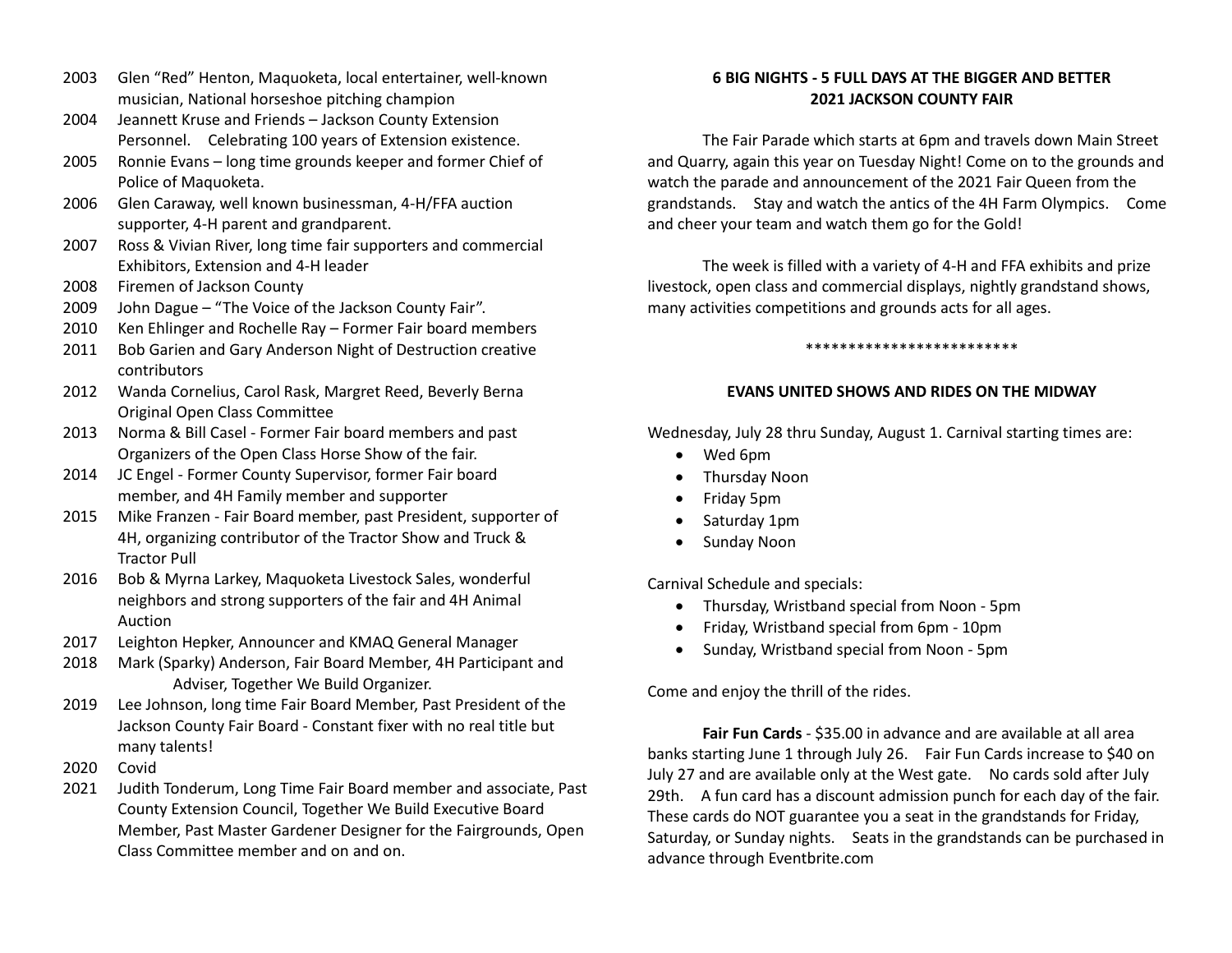#### **Daily General Admission**

- Tuesday FREE Gate for all
- **Wednesday is Military Day** Admission until 5:00pm, with Military ID, is only \$7
- **Thursday Kid's Day** Admission until 5:00pm for those age 16 & under is FREE
- **Friday Senior Citizens Day** Admission until 5:00pm for those ages 65 and above is only \$7

**Grandstand Admission** - Once admitted to the grounds, the main grandstand seats are free for each nightly show Tuesday through Thursday ONLY. Grandstand seats MUST be purchased at Eventbrite.com for Friday Night; Snake Oil and Spazmatics is \$5, and for Saturday Night; Confederate Railroad and Trace Adkins in \$10, and for Sunday Night; Night of Destruction is \$10. The seat(s) you reserve will be waiting for you to enjoy every moment. You may purchase the seat (you pick out) on Eventbrite.com

**Party Pit Area Admission** - Friday night you can be a Rockin' and a Rollin' in the party Pit area with Spazmatics and Snake Oil, both are imposter bands like no other. The Saturday Night Concert features Trace Adkins and Confederate Railroad you'll no doubt have a blast in the standing party pit area directly in-front of the Stage. Reserve your ticket to the party area on Eventbrite.com. Once admitted into the party pit, wrist bands will be given to you; allowing you access into and out-of the party pit area.

No coolers are allowed on the grounds. NO strollers or chairs will be allowed in the grandstand or party pit area due to safety concerns. No refunds are given for any ticket, fun card, party pit or reserved seating purchases!

Box Seats for the entire week can be purchased for \$100. After July 5<sup>th</sup>, any remaining Box Seats will be available for purchase for individual nights for \$25 per seat per night.

#### **FEATURED ATTRACTIONS**

#### **"Let's Get Started" - Sunday, July 25th**

Open Class Western Horse Show starts at 8am. Follow the equestrians as they guide their mounts through patterns and paces.

Participate in the 4H Pancake Fun Run around the grounds before you enjoy yourself at the Annual 4H Pancake Breakfast which is open to the community and serving starts at 8am-Noon. We will be presenting the 2021 Grad Marshall at 9:30am, and the 2021 Fair Family at 9:45am and introducing our 2021 Fair Queen Candidates at 10:00am.

A recital hosted by the 4H will take place during the breakfast and starts at 10:30am. The ever popular 4H "Share-The-Fun" performance follows the recital. Thereafter, 4H presentations will be held in Historical Society Museum at approximately 1pm.

#### **"Let the Fun Begin" - Tuesday, July 27th**

The Jackson County Fair officially kicks off with the largest Fair Parade in Iowa starting at 6pm. The parade starts at the Maquoketa Middle School, proceeds north on Main Street, turns onto Quarry Street and then into the Fairgrounds. The parade then proceeds to the Horse Barn, then onto the track and continues in front of the grandstand. EVERYONE is welcome onto the grounds to enjoy the Queen Crown and the 4H Ag Olympics. Parade entrants wishing to be judged should contact the fair office after July 26th. (Note: Floats throwing out candy should have walkers and hand the candy out (preferred method) or throw over the heads of the watchers to the grass. Remember to be watchful of the children along the route. They are VERY excited!!

#### **Military Day - Wednesday July 28th**

Open Class items will be judged this day. Be sure to bring your items through the south door of Pearson by 11AM. Show us your talents!

Clover Ridge will be honoring our Military past and present starting at 2pm in Pearson.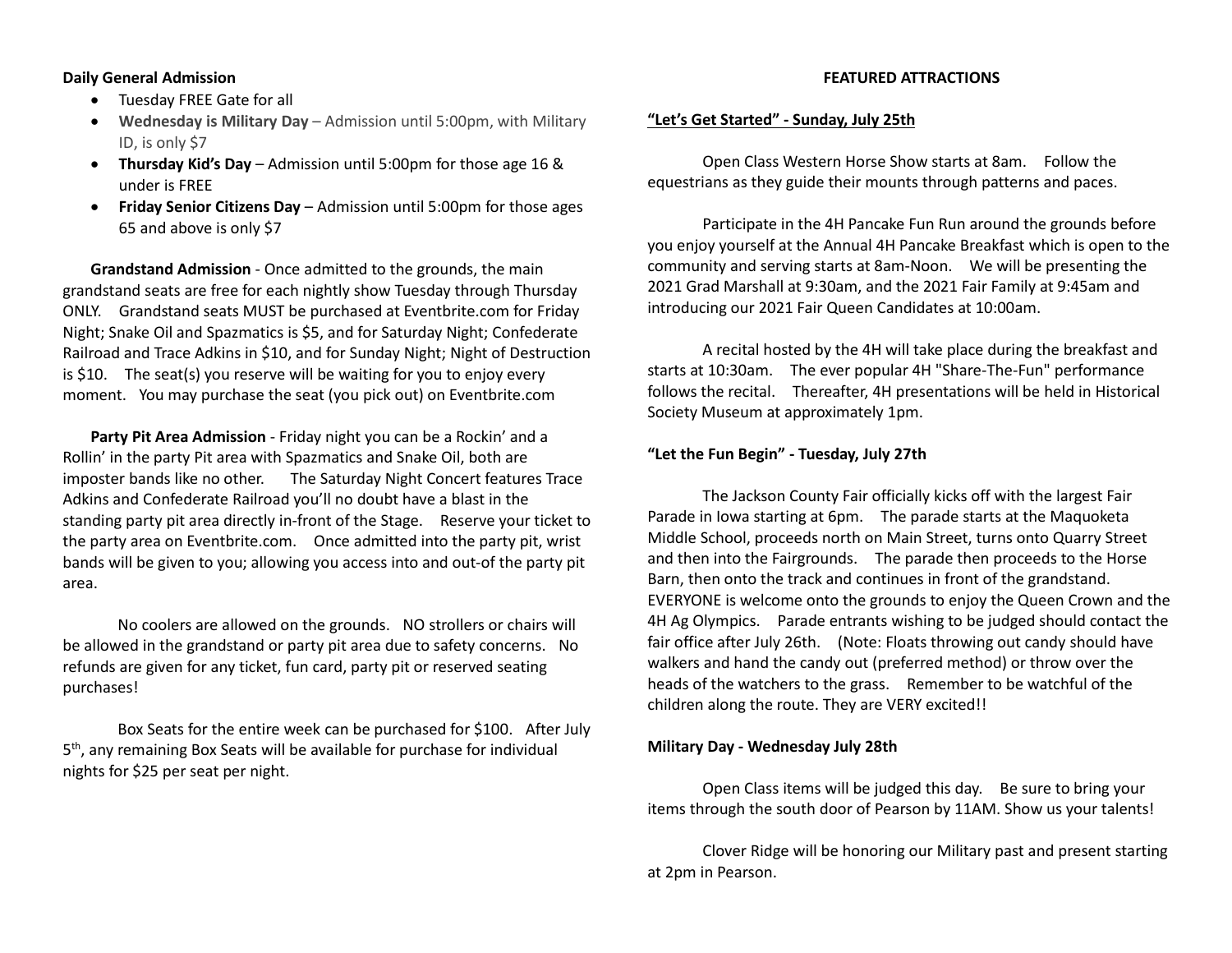**TRUCK & TRACTOR PULL** starts at 6pm in front of the Grandstand. Come and cheer for your favorite area truck and/or tractor puller. Lots of action with two skids to keep the competition moving.

The Evans Carnival opens today at 6pm and this is your first chance to see what excitement they brought this year!

## **"Kid's Day" - Thursday, July 29th**

Carnival Discounts start at 1pm and throughout the day, ALL our daily ground's attractions are available to entertain you! But don't forget about the FREE cookie decorating donated by Maquoketa State Bank that takes place in the Pearson Memorial Center.

The Iowa State University Insect Zoo will be available (TODAY ONLY) and sponsored by the Jackson County Extension PB&J Grant Program. Come learn about some cool insects! They are not just creepy and crawly.

Kids... get your legs warmed up for the Eastern Iowa Pedal Pullers Peddle Pull Competition!! Registration starts at 1pm and the competition starts at 2pm. If interested in competing, please sign up as early as possible to ensure your spot. The Jackson County Fairboard donates prizes for kids of all ages. To win the Kid's Day Prizes, you must be present and, in the Pearson Memorial Center by 5:05pm.

**STOCK CAR RACING** at the Maquoketa Speedway will get YOUR engines roaring when they showcase local drivers that challenge each other every week on the 1/4 mile dirt Track. The Jackson County Fair Board and Association add to the purse to make it a bigger and better racing. Watch IMCA: Modified, Hobby Stock, Sprot Mods, Stock Cars and Legends.

The Antique Tractor Show officially starts and features some of the collection of Bill Hayes who is being remembered at this year's show.

#### **"Senior Citizen's Day" - Friday, July 30th**

Starting at 1pm there will be plenty of entertainment to enjoy not only outside but also inside the air-conditioned Pearson Memorial Building. Entertainment includes Bingo directed by Crestridge, Magic and Music!

ALL Senior Citizens will be treated to something special starting at 3pm. Have you ever washed a Chicken? Come and watch Corlee Miller & Jodie Nowachek as they help these lovely ladies look their best.

Get out your bobby socks and brill cream to start your night in the grandstand. Spazmatics will have you dancing in the aisles. Snake Oil then takes the stage and you can see them magically transform into the likes of Cheap Trick, Night Ranger, Blue Oster Cult just to name a few.

Round out the night with the nationally known band Jammer rocking in Volunteer Hall. Beer and Bands are always a GREAT start to the weekend!

**"Music Day" - Saturday, July 30th**

**KID'S CONTESTS** kicks off in the Open-Air Shelter at 2pm! The Jackson County Farm Bureau hosts traditional kids games of fun like catching eggs and racing frogs. Be sure to bring your children or grandchildren to let them "run wild" and bring them lots of fun and enjoyment.

**BILL RILEY STATE FAIR TALENT SEARCH** takes place in the Pearson Center Stage and starts at 5pm. The Jackson County Fair Association hosts this Talent Search and everyone from Spouts to Seniors will be amazed by the talent show. Can you guess which talents will be sent to represent us at the Iowa State Fair?

From rowdy country to raw emotion, a Confederate Railroad concert today covers a wide range of feelings. Young people will be there rocking to "Trashy Women", while their parents and even grandparents will likely be singing along to national country artist, actor, veteran supporter and television personality, Trace Adkins! Trace will entertain you with his baritone voice and unique style of music!

After the grandstand show make your way to Volunteer Hall where Jarrod Hogan South 55 will keep the party going until 1am.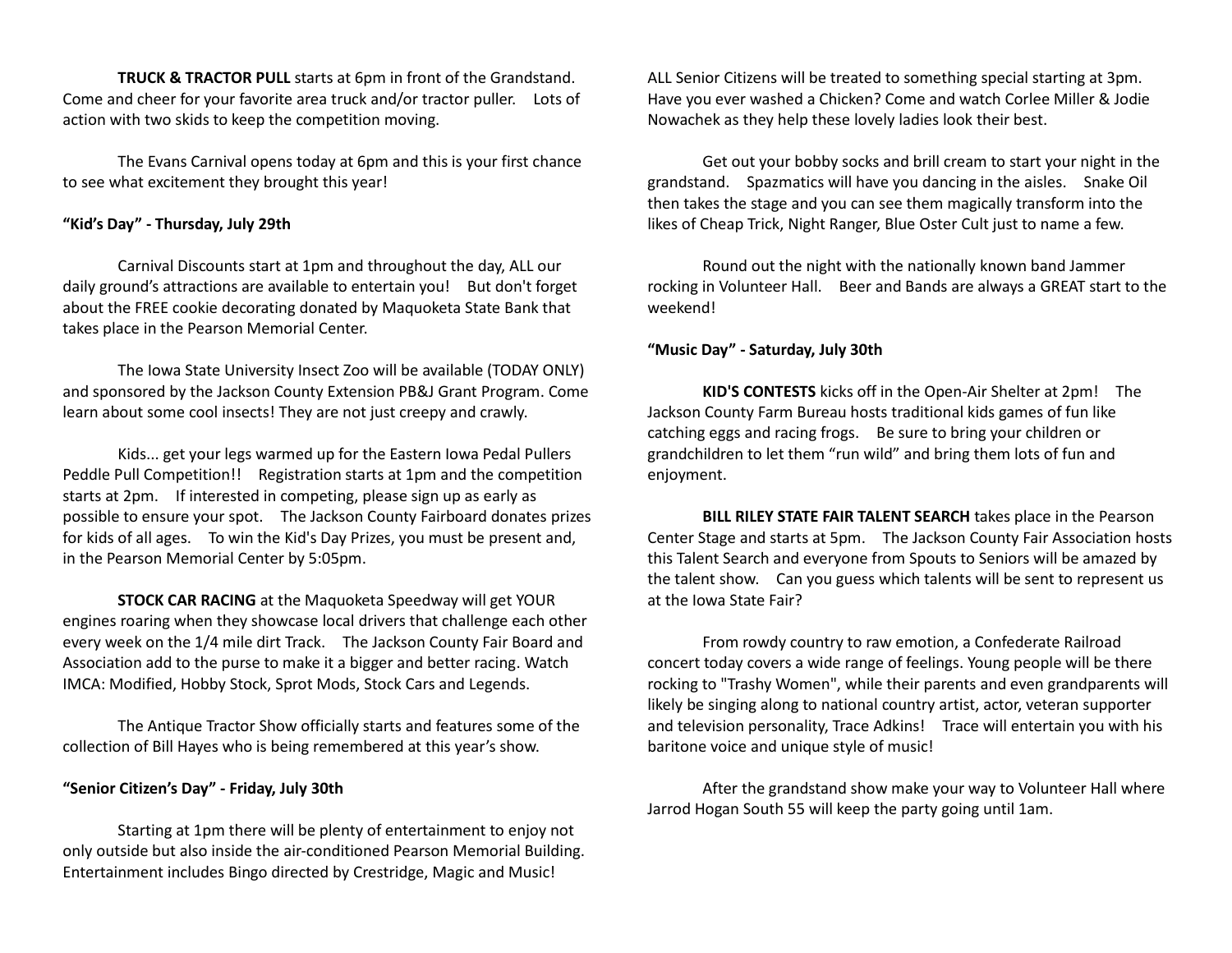#### **"Family Day" - Sunday, July 30th**

The Jackson County Fair Duane Hansen Memorial Car Show welcomes Cars of all makes and models to roll in starting at 9am and enter the Car Show that starts at Noon. Tell us who your favorites are and help us choose the winners!

#### HOW COULD THIS WEEKEND GET ANY BETTER??

We are excited to continue with tractors only these tractors are the tiny boys with big power. The National Micro Mini Tractor Pullers Association will be holding a sanctioned show on our grounds starting at Noon. The pull should last about 3 hours.

Want to watch a fun-loving bunch or crazies get dirty as the Jackson County Fairs hosts its very own Hug a Hog Contest in front of the grandstand starting at 4pm. This addition to the fair was so much fun that we had to do it again and again and again. This event is soooo much more than just a muddy mess! Call the office to enter your team.

JC Fair Quilt will be Awarded. We have been waiting 2 years to see this beautiful creation!! Be sure to get into the Pearson Center to buy a ticket to win. PS - I'd repaint a room to match it!

**NIGHT OF DESTRUCTION** in front of the Grandstands starts at 6pm. School buses, boats, trucks, cars and appliances will be racing and flying through the air. What are these drivers thinking? Drivers gone wild?!?! Tonight is the night for races, crashes and total destruction. Contact Owen Hayes at 563-652-3995 for details.



**NINJA EXPERIENCE** are performers that literally fly through the air from one side of the performing area to the other. Spinning and turning in mid-air, this group will keep you on the edge of your seat. Then these acrobats increase the motion of the swing until it peaks and sends a daring acrobat soaring through mid-air bringing you even closer to the edge of your seat. This is a show for all ages!

**KIDS CELEBRATION** is a highly creative game show that is skillfully produced for children and parents to enjoy together while also inviting the whole audience to participate. Kids Celebration is a "fun-tastic" family experience unlike any other game show. Kids are electrified by the colorful stage, music, and games that are designed to foster friendly, team-style competition. This show guarantees laughter as children engage one another in an all-out extravaganza.

**GLASSBLOWING STUDIO** brings the art of glassblowing to our grounds. This unique live demonstration has a mobile glass furnace where you will see magical works of art created right before their eyes, in glass. The mobile glassblowing experience brings the artistry and education of glass making beyond the studio walls. Viewers will experience a multitude of information surrounding the lost art of glassblowing.

**FARMily Feud** is where agricultural education becomes fun and entertaining. Teams are pitted against each other to test their knowledge of farming, farm animals and what comes from a farm. While combining that with silly skill games to declare the top farmer. Will you be our winner? We are so glad to bring Bob Bohm and his many talents back to our fairgrounds.

#### **Speaking of Animals… Where are the animals?**

**ALL THINGS WILD** is the Royal White Tiger Discovery being brought to the Jackson County Fair. There is a \$3.00 additional admission for you to see this display of white tigers and learn more about them.

**MILLER PETTING ZOO** is returning again to the Jackson County Fair! Many will remember their 1st experience at holding a chicken, petting a goat or donkey and feeding the ducks and calves! We will have this all age friendly zoo on grounds Thursday thru Saturday**.**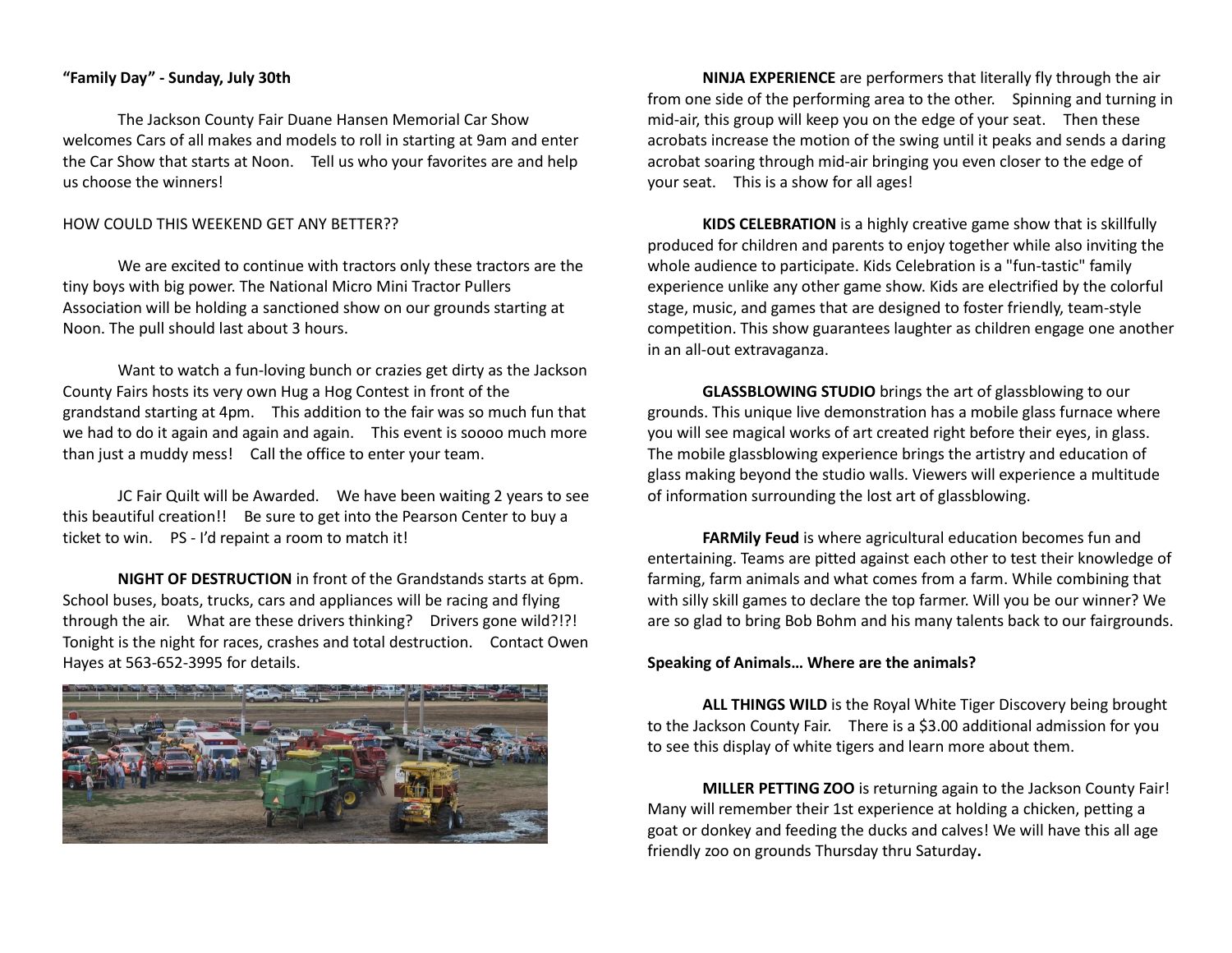#### **CHRIS SHORT PUPPETS (Saturday and Sunday Only)** bring

entertainment to our grounds of which we have not seen in a long, long time. This art of entertainment will bring you back to those simple years! Are those little people or are they dolls on a string?

**JACKSON COUNTY HISTORICAL SOCIETY MUSEUM** will be open Wednesday through Sunday. These ever-changing displays shows so much of Jackson County Iowa's uniqueness that will astound you as you cool off during the hot days of the fair. This year's new displays emphasis the log cabins of the county, the reconstructed Hall of Fame Member display and the Jackson County "Tommy Gun". Go in and discover the county you live in. No extra charge!!

**The Jackson County Fair Association is proud to provide you with the best mix of old and new of the world we live in. Our goal is to provide you with the best entertainment and agricultural entertainment we can afford.** 

## **STAY SAFE AND HEALTHY WASH YOUR HANDS AND DRINK YOUR WATER**



## **2021 JACKSON COUNTY FAIR DAILY SCHEDULE OF EVENTS All times are subject to change**

#### **Sunday, July 25**

| Open Class Western Horse Show           | 8a         | Horse Arena           |
|-----------------------------------------|------------|-----------------------|
| 4H Fun Run                              | 8a         | Around Grounds        |
| 4-H Pancake Breakfast                   | 8a-12p     | <b>Pearson Center</b> |
| Intro of Parade Grand Marshal           | 9:30a      | <b>Pearson Center</b> |
| Intro of Fair Family                    | 9:45a      | <b>Pearson Center</b> |
| <b>Introduction of Queen Candidates</b> | 10a        | <b>Pearson Center</b> |
| 4-H Music Recital                       | 10:30a-12p | <b>Pearson Center</b> |
| 4-H Share the Fun                       | 12p        | <b>Pearson Center</b> |
| Ed. Presentations                       | 1p         | <b>JCHS Museum</b>    |
| 4-H Clean-up, Set-up Day                | 1p         | <b>Pearson Center</b> |
|                                         |            |                       |

4-H Events: Music Recital, Share the Fun, Ed Presentations…

## **Monday, July 26**

| 4H Static Exhibit Judging<br>Club Booth Set-up<br><b>Basket of Blooms Entries</b> | 8a<br>8a-3p<br>9a-12p | <b>Pearson Center</b><br><b>Pearson Center</b><br><b>Pearson Center</b><br>(East Entrance) |
|-----------------------------------------------------------------------------------|-----------------------|--------------------------------------------------------------------------------------------|
| Tuesday, July 27                                                                  |                       |                                                                                            |
| <b>Open Class Entries</b>                                                         | 8a-11a                | <b>Pearson Center</b><br>(South Door)                                                      |
| Club Booth Set-up                                                                 | 10a                   | <b>Pearson Center</b>                                                                      |
| <b>JCHS Museum Exhibit</b>                                                        | $10a-4p$              | Pearson Center                                                                             |
| White Tiger Exhibit                                                               | Daily                 | Family Fun Area                                                                            |
| Kid's Celebration                                                                 | 5p                    | Family Fun Area                                                                            |
| <b>PARADE</b>                                                                     | 6p                    | Middle School                                                                              |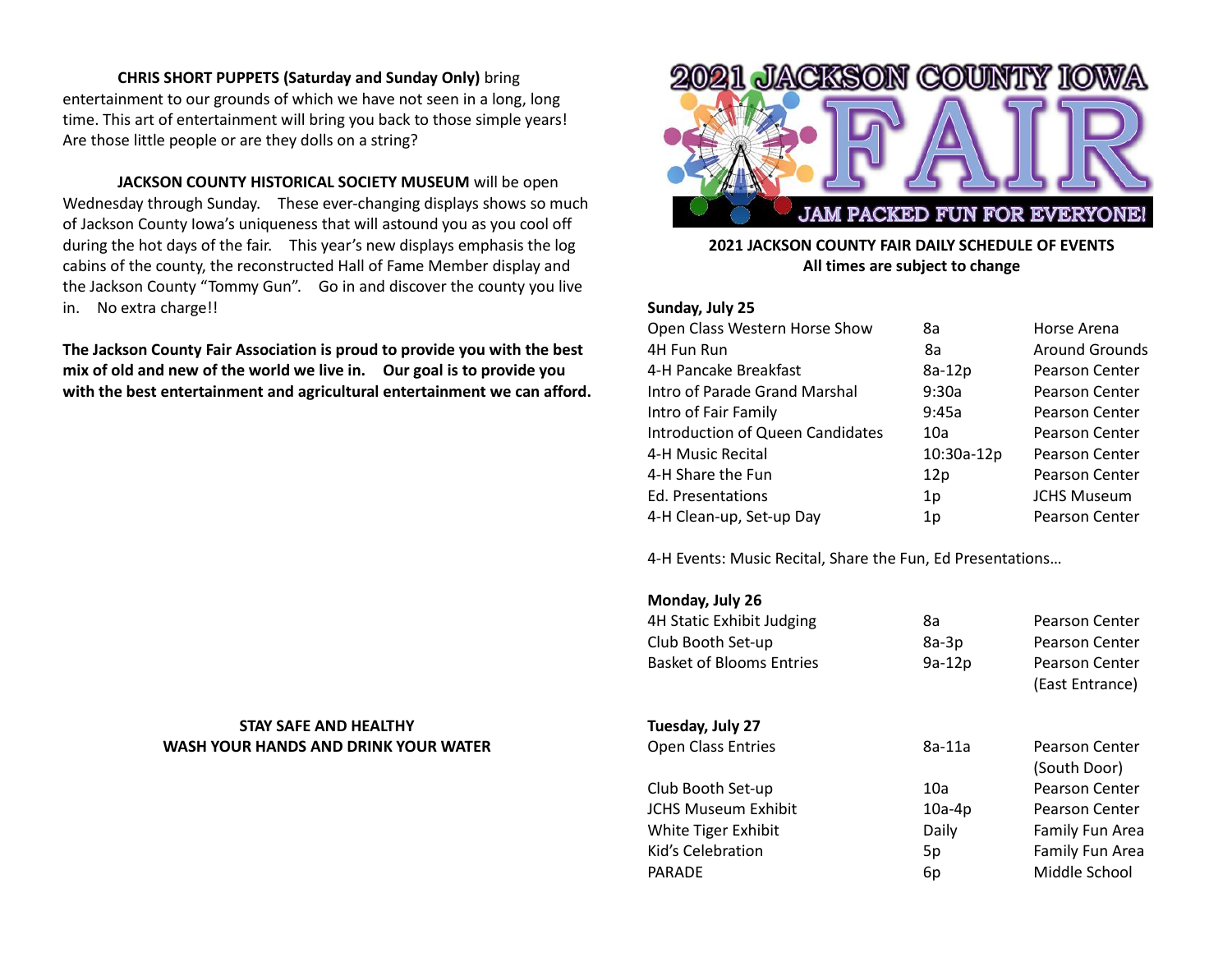| <b>Family Feud</b>                       | 6p                          | Family Fun Area               | Ninja Experience            | 12p         | Old Horse Arena       |
|------------------------------------------|-----------------------------|-------------------------------|-----------------------------|-------------|-----------------------|
| Ninja Experience                         | 7p                          | Old Horse Arena               | Kids Pedal Pull             | $2p-4p$     | Family Fun Area       |
| <b>Carnival Opens</b>                    | 6p                          | Carnival Area                 | <b>Bob Bohm Family Feud</b> | $1p$        | Family Fun Area       |
| <b>Exhibits Open</b>                     | $5p-9p$                     | Pearson Center                | Kid's Celebration           | 2p          | Family Fun Area       |
| Queen Crowning                           | After Parade in Grandstands |                               | Ninja Experience            | 3p          | Old Horse Arena       |
| 4H Farm Olympics                         |                             | After Crowning in Grandstands | <b>Bob Bohm Family Feud</b> | 3:30p       | Family Fun Area       |
|                                          |                             |                               | Kid's Celebration           | 4p          | Family Fun Area       |
| 4-H Events: Dog Show                     | 9am                         | Show Barn                     | Ninja Experience            | 5p          | Old Horse Arena       |
| <b>Wednesday, July 28</b>                |                             |                               | Kid's Celebration           | 6p          | Family Fun Area       |
| White Tiger Exhibit                      | Daily                       | Family Fun Area               | <b>Power Wheels Race</b>    | 6p          | Front of Grandstand   |
| Mobile Glass Studio                      | $1-7p$                      | Milk Barn Area                | <b>Stock Car Racing</b>     | 6:30p       | Grandstand            |
| <b>Carnival Opens</b>                    | 6p                          | Carnival Area                 |                             |             |                       |
| <b>Exhibits Open</b>                     | $11a-9p$                    | Pearson Center                | 4-H Events: Sheep Show      | 8a          | South Show Barn       |
| <b>JCHS Museum Exhibit</b>               | 12p-8p                      | Pearson Center                | Goat Show                   | After Sheep | South Show Barn       |
| <b>Bob Bohm Family Feud</b>              | 1p                          | Family Fun Area               | <b>Working Exhibits</b>     | $1p$        | Pearson Center        |
| Kid's Celebration                        | 2p                          | Family Fun Area               | Swine Show                  | 5p          | South Show Barn       |
| <b>Clover Ridge Military Celebration</b> | 2p                          | Pearson Center                |                             |             |                       |
| Ninja Experience                         | 3p                          | Old Horse Arena               | Friday, July 30             |             |                       |
| Bob Bohm Family Feud                     | 3:30p                       | Family Fun Area               | Flower Show Entry           | $9a-11a$    | <b>Pearson Center</b> |
| Kid's Celebration                        | 4p                          | Family Fun Area               |                             |             | (South Door)          |
| Ninja Experience                         | 5p                          | Old Horse Arena               | White Tiger Exhibit         | Daily       | Family Fun Area       |
| Power Wheels                             | 5p                          | Front of Grandstand           | Miller Petting Zoo          | $12p-7p$    | Open Air Shelter      |
| Kid's Celebration                        | 6p                          | Family Fun Area               | Mobile Glass Studio         | $1p-7p$     | Milk Barn Area        |
| <b>Truck and Tractor Pull</b>            | 6p                          | Grandstands                   | <b>Carnival Opens</b>       | 6p          | Carnival Area         |
| Ninja Experience                         | 7p                          | Old Horse Arena               | <b>Exhibits Open</b>        | 11a-9p      | Pearson Center        |
|                                          |                             |                               | <b>JCHS Museum Exhibit</b>  | 12p-8p      | Pearson Center        |
| 4-H Events: Horse Show                   | 8a                          | Horse Arena                   | Antique Tractor Show Entry  | 12p         | On the Grounds        |
| Pet Show                                 | 1p                          | Open Air Shelter              | Crestridge Bingo            | 12:30p      | Pearson Center        |
| Clover Kids Pet Show                     | 2p                          | Open Air Shelter              | Bob Bohm Family Feud        | 1p          | Family Fun Area       |
| Clover Kids Lamb & Kid Show              | 6p                          | South Show Barn               | Chicken Washing             | 2p          | Pearson Center        |
| <b>Clothing Event Program</b>            | 7:30p                       | Pearson Center                | Kid's Celebration           | 2p          | Family Fun Area       |
|                                          |                             |                               | Ninja Experience            | 3p          | Old Horse Arena       |
| Thursday, July 29                        |                             |                               | <b>Treats for Seniors</b>   | 3p          | Pearson Center        |
| White Tiger Exhibit                      | Daily                       | Family Fun Area               | Crestridge Bingo            | 3:30p       | Pearson Center        |
| Mobile Glass Studio                      | $1-7p$                      | Milk Barn Area                | <b>Bob Bohm Family Feud</b> | 3:30p       | Family Fun Area       |
| <b>Exhibits Open</b>                     | $11a-9p$                    | Pearson Center                | Kid's Celebration           | 4p          | Family Fun Area       |
| <b>JCHS Museum Exhibit</b>               | $12p-8p$                    | Pearson Center                | Ninja Experience            | 5p          | Old Horse Arena       |
| <b>Carnival Ride Discounts</b>           | 12p-5p                      | Carnival Area                 | Kid's Celebration           | 6p          | Family Fun Area       |
| Miller Petting Zoo                       | $12p-7p$                    | Family Fun Area               | <b>Spazmatics</b>           | 7p          | Grandstand            |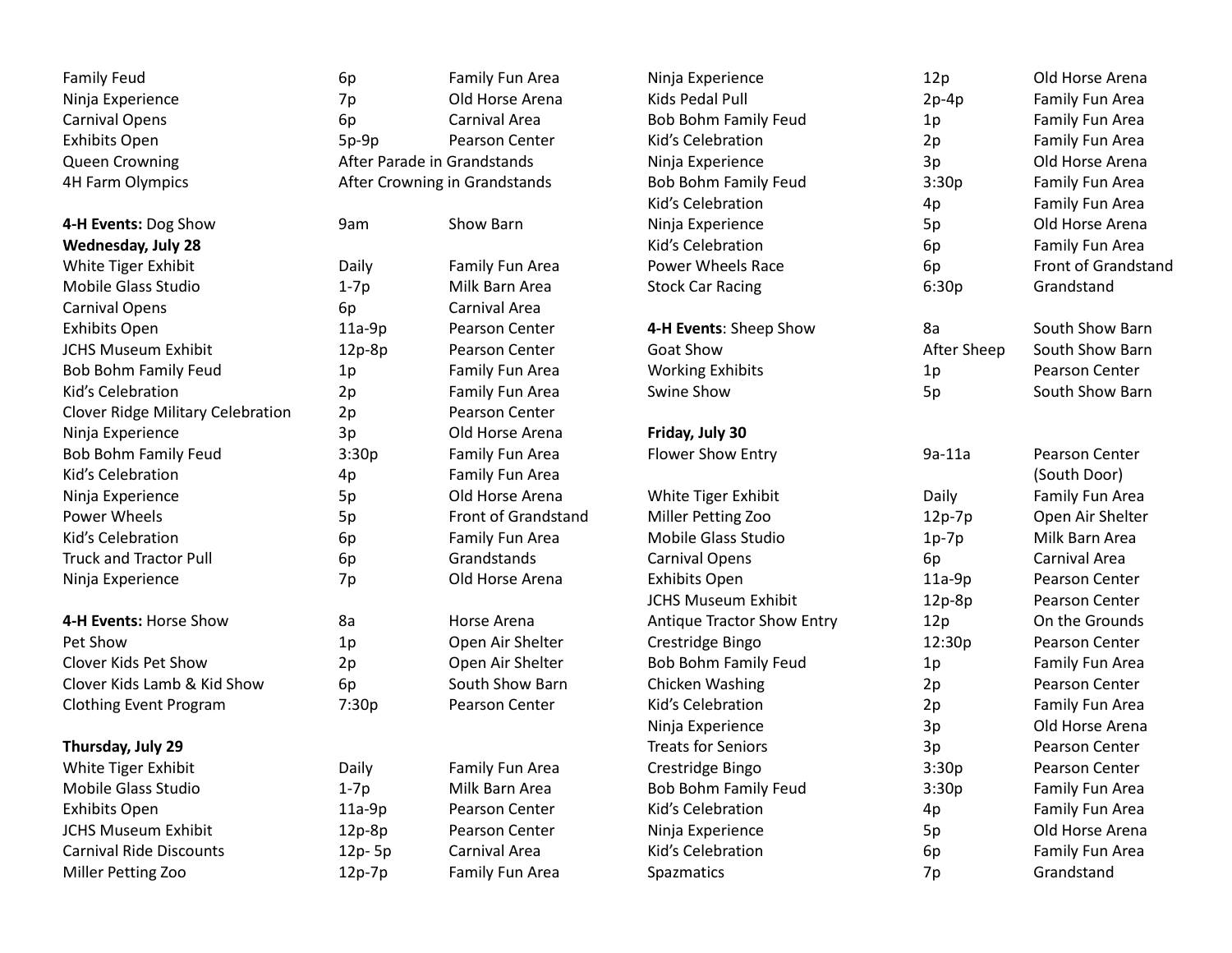| Snake Oil                                  | 9p              | Grandstand               | <b>JCF Car Show Entry</b>                                                   | 9a                                  | In Front of Pearson   |
|--------------------------------------------|-----------------|--------------------------|-----------------------------------------------------------------------------|-------------------------------------|-----------------------|
| Jammer                                     | 10 <sub>p</sub> | <b>Volunteer Hall</b>    | White Tiger Exhibit                                                         | Daily                               | Family Fun Area       |
|                                            |                 |                          | <b>Mobile Glass Studio</b>                                                  | $1-7p$                              | Milk Barn Area        |
| 4-H Events: Dairy Show                     | 9a              | <b>West Show Barn</b>    | <b>Exhibits Open</b>                                                        | $11a-9p$                            | Pearson Center        |
| <b>Bucket Bottle Calf Show</b>             | 1p              | <b>West Show Barn</b>    | <b>JCHS Museum Exhibit</b>                                                  | $12p-8p$                            | Pearson Center        |
| Clover Kids Poultry Show                   | 3p              | Swine Barn               | National Micro Mini Tractor Pull                                            | 12p                                 | <b>Volunteer Hall</b> |
| <b>Poultry Show</b>                        | 4p              | South Show Barn          | Bob Bohm family Feud                                                        | 1 <sub>p</sub>                      | Family Fun Area       |
| Clover Bucket Bottle Calf Show             | 5p              | West Show Barn           | Kid's Celebration                                                           | 2p                                  | Family Fun Area       |
| Saturday, July 31                          |                 |                          | Open Class Winner Photo                                                     | 2p                                  | Pearson Hall          |
| <b>Antique Tractor Show</b>                | Daily           | On the Grounds           | <b>Chris Short Puppets</b>                                                  | 3p                                  | Pearson Hall          |
| White Tiger Exhibit                        | Daily           | Family Fun Area          | Bob Bohm family Feud                                                        | 3:30p                               | Family Fun Area       |
| <b>Mobile Glass Studio</b>                 | $1p-7p$         | Milk Barn Area           | Kid's Celebration                                                           | 4p                                  | Family Fun Area       |
| Miller Petting Zoo                         | 12p-7p          | Family Fun Area          | <b>Chris Short Puppets</b>                                                  | 5p                                  | Pearson Hall          |
| <b>Exhibits Open</b>                       | $11a-9p$        | Pearson Center           | Hug a Hog Contest                                                           | 4p                                  | Grandstand            |
| <b>JCHS Museum Exhibit</b>                 | $12p-8p$        | Pearson Center           | Kid's Celebration                                                           | 5p                                  | Family Fun Area       |
| Ninja Experience                           | 12p             | Old Horse Arena          | Power Wheels                                                                | 5p                                  | Grandstand            |
| Carnival Rides Open                        | 1p              | Carnival Area            | <b>Pearson Building Closes</b>                                              | 6p                                  | Pearson Center        |
| <b>Antique Tractor Show</b>                | 12p             | On the Grounds           | Night of Destruction                                                        | 6p                                  | Grandstand            |
| Farm Bureau Kids Contests                  | 2p              | Open Air Shelter         | <b>Quilt Raffle Drawings</b>                                                | 6p                                  | Grandstand            |
| <b>Bill Hayes Memorial Reception</b>       | 2p              | <b>Tractor Show Area</b> |                                                                             |                                     |                       |
| Kid's Celebration                          | 2p              | Family Fun Area          | 4-H Events: Rabbit/Poultry Auction                                          | 10:00a                              | South Show Barn       |
| Ninja Experience                           | 3p              | Old Horse Arena          | Sheep, Swine, Goat Auction                                                  | 12:30p                              | West Show Barn        |
| Bob Bohm family Feud                       | 3:30p           | Family Fun Area          | <b>Beef Auction</b>                                                         | 1p                                  | West Show Barn        |
| Kid's Celebration                          | 4p              | Family Fun Area          | Photographs-State Fair Winners                                              | 3p                                  | Pearson Center        |
| Ninja Experience                           | 5p              | Old Horse Arena          | Release of Livestock                                                        | <b>TBD</b>                          | Livestock Barns       |
| Kid's Celebration                          | 6p              | Family Fun Area          |                                                                             |                                     |                       |
| <b>Bill Riley State Fair Talent Search</b> | 5p              | Pearson Stage            | 4-H Events: Release of Exhibits that can be carried out 6p-7p using Pearson |                                     |                       |
| Confederate Railroad                       | 7:30p           | Grandstand               | <b>Center South Door</b>                                                    |                                     |                       |
| <b>Trace Adkins</b>                        | 9:30p           | Grandstand               |                                                                             |                                     |                       |
| Jarrod Hogan South 55                      | 10:30p          | <b>Volunteer Hall</b>    | Monday, Aug 2                                                               |                                     |                       |
|                                            |                 |                          | Night of Destruction Clean-up                                               | 7а                                  | <b>Track</b>          |
| 4-H Events:                                |                 |                          | Release of 4H Exhibits                                                      | 7:30a-12:30p                        | Pearson Center        |
| Maquoketa State Bank Breakfast             | $7a-9a$         | <b>Boyer Hall</b>        | Release of Open Class                                                       | 7a-12p                              | <b>Pearson Center</b> |
| Clover Kids Rabbit Show                    | 8:30a           | South Show Barn          |                                                                             |                                     |                       |
| <b>Rabbit Show</b>                         | 9a              | South Show Barn          |                                                                             |                                     |                       |
| <b>Beef Show</b>                           | 9a              | West Show Barn           |                                                                             |                                     |                       |
|                                            |                 |                          | Reminder: If you see someone in a fair board or association shirt be sure   |                                     |                       |
| Sunday, August 1                           |                 |                          |                                                                             | to THANK them! They are volunteers! |                       |
| <b>Antique Tractor Show</b>                | $9a-12p$        | On the Ground            |                                                                             |                                     |                       |
|                                            |                 |                          |                                                                             |                                     |                       |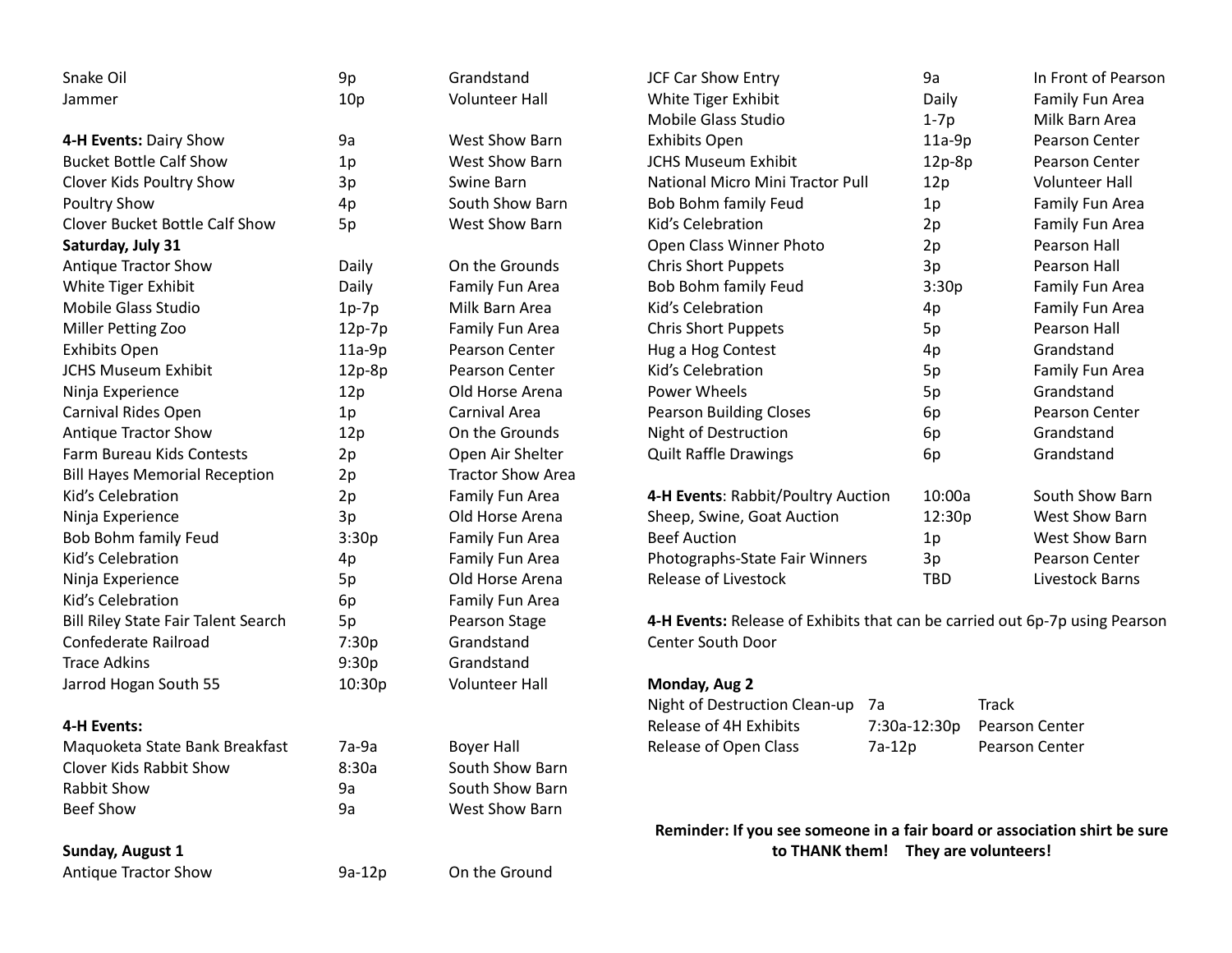## **BASKET OF BLOOMS 2021 Entry: Monday, July 26, 2021 9:00–12:00 noon Jackson County Fairgrounds**

The Basket of Blooms contest is being organized and offered by the Jackson County Master Gardeners. Prize money of \$150 is compliments of the Jackson County Fair Association. Entry for the Basket of Blooms contest will be at the east overhead door to Pearson Hall. PLEASE USE THE EAST GATE ENTRANCE TO THE FAIRGROUNDS FROM HIGHWAY 62. This will allow for less traffic congestion at the west entrance. Watch for signs. Current safety protocol will be followed.

## **Rules for the contest are as follows:**

1. The contest is open to any 4-H club, FFA chapter, civic club, church group, family (a great grandparent/grandchild project) or other organization as well as any individual, including garden club members and Master Gardeners. NO COMMERCIAL ENTRIES ACCEPTED.

2. Flowers, plants, grasses, herbs must all be real but may be grown or purchased.

3. Additional accessories such as flags, plant sticks, figurines, etc. are acceptable.

4. Entries may not be removed until 7:00 am on Monday, August 2, 2021.

5. Entries may be used by the Master Gardeners organization for their entry in the fair parade plus being used to beautify the Pearson Memorial Hall center stage.

6. Judges will be selected by Master Gardeners.

7. Judges will be considering best use of texture, color, originality, creativity and condition of materials.

8. Please name plant varieties on the entry tag if possible. This adds to the educational aspect of the entry for the fairgoers.

9. Prize money will be awarded in each class if merited. An overall winner will be selected at the judges' discretion.

10. The 7 classes are as follows:

A. Any Container featuring the 2021 Fair flower – Impatiens.

1. Any kind of container may be used. It must be light enough to be moved easily by one person.

2. Any variety of Impatiens may be used. May be grown by the exhibitor or purchased from a garden center.

3. Other filler plants to make a complete arrangement may be used. Actual number of plants depends on size of container and desire of the exhibitor.

B. Unique container

1. Use your imagination for a container-suggestions are old purses, shells, shoes, etc.

2. Must be easily transported by one person.

3. Plants used are the choice of the exhibitor. (See rule 2 above.)

C. Vintage – "Old –fashioned" flowers or old container (or both)

1. Plants suggested are ones we found in our grandmother's garden, such as nasturtiums, petunias, begonias, herbs. 2. Old or antique container, such as old wooden box, white

enameled dish pan, etc.

3. Be creative! Mix and match old containers and plants. (See rule 2 above)

4. Must be easily transported by one person.

D. Best foliage

1. Any kind of container may be used. It must be light enough to be moved easily by one person.

2. Plants grown for their beautiful foliage should be used, such as coleus, caladium, mini-hostas.

## E. Fairy/Gnome Garden

1. Size should not exceed 34x24 inches.

2. Can be grown in hypertufa, wood box, bowl, etc.

3. All plants and accessories must be miniatures. A fairy or gnome should be part of the display.

4. Consider a theme for the garden such as farm, camping, fairies, gnomes, etc. Use your imagination.

5. Must be light enough to be moved easily.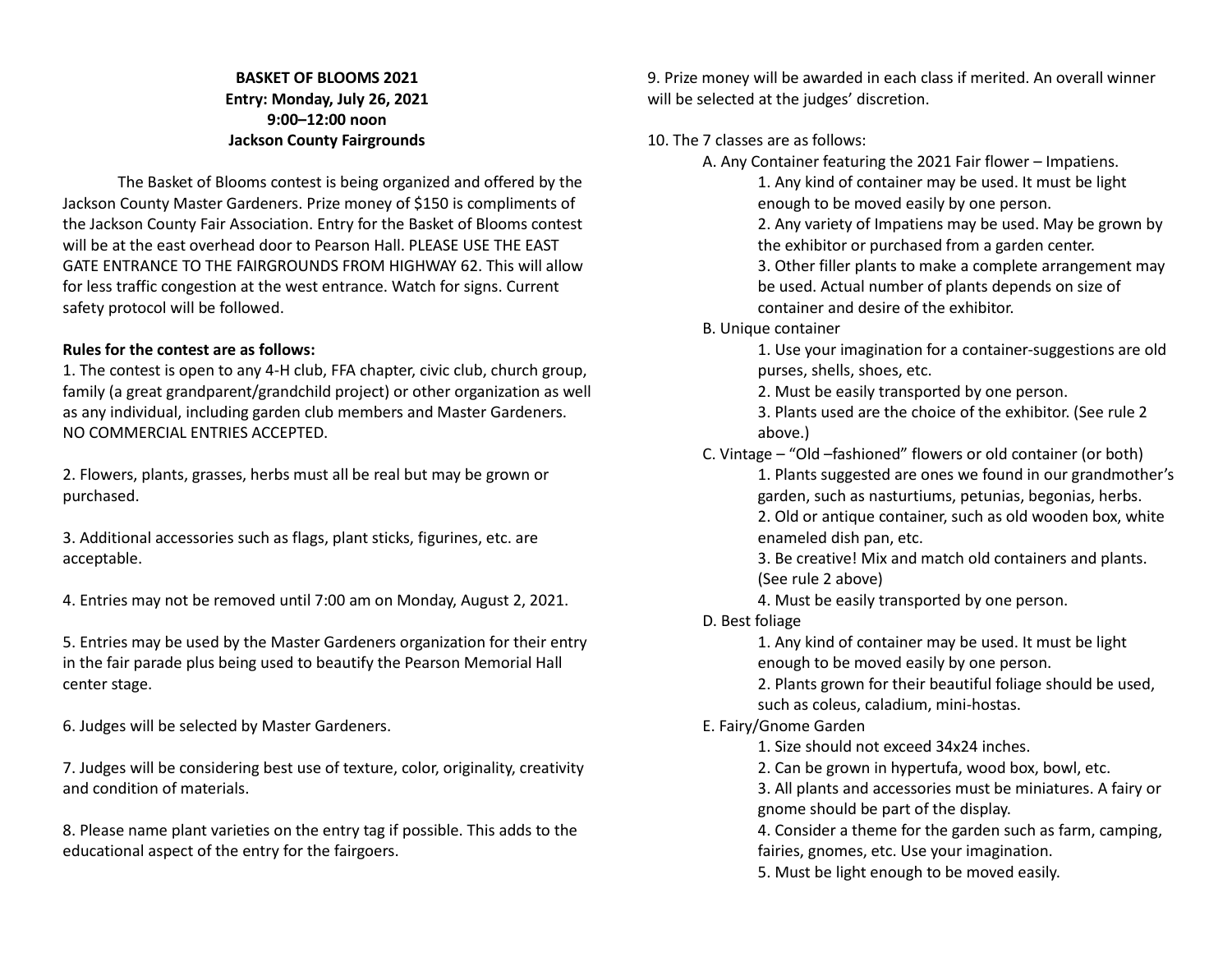## F. Succulent Garden

- 1. Any container featuring one or more succulents.
- 2. Only succulents must be grown in the garden.
- 3. Size should not exceed 24x24 inches.
- 4. Must be light enough to be moved easily.
- 5. Examples of succulents are hen & chicks, aloe, small sedum, small cacti, jade, etc.

## G. Junior class

- 1. 15 years of age and under.
- 2. Rules 1 through 9 apply.
- 3. Entries can be from any of the classes listed above (A-F).

11. There is no limit to the number of entries an exhibitor can enter in any of the classes.

12. All reasonable caution is used to protect entries, but neither Jackson County Master Gardeners nor the Jackson County Fair board can be held responsible for theft or damages.

13. Questions about the contest may be directed to any member of the of the Basket of Blooms committee:

Alice Mans, Chair - Maquoketa – 563-652-5064 Daphne Ritchie – Bellevue - 630-945-6400 Dianne Henry – Maquoketa – 563-590-8259 Brenda Carlson, Maquoketa – 563-672-3533 Doris Currier – Maquoketa – 563-652-4403 Julie Streets, Maquoketa – 563-652-4546 Kathleen Koch – Maquoketa --563-212-5452 Terry Ihrig – Maquoketa – 563-652-3079 Judy Tonderum-Maquoketa -563-652-2667

## **JACKSON COUNTY FAIR QUEEN CONTEST Committee: Marlene Johnson, Mary Lou Johnson, Sherry Dosland, Shannon Wiemann, Kayla Wilms, Julie Miller**

A fair queen contest is held each year and the selection of the queen is made by the Jackson County Fair Board. The fair queen makes appearances at the local fair and then goes on to represent Jackson County in the Iowa State Fair Queen contest. The honor of Fair Queen carries prestige and responsibility as well as attractive financial rewards.

Jackson County Fair's first queen contest was in 1985. With a recess of three years of no contests due to lack of interest, the largest group ever of young women stepped forward in 1998 to create profound renewed interest in becoming fair royalty. Jackson County Fair Queens of the past to the present are listed below:

- 1985 Sherry Gerlach, Andrew
- 1986 Leslie Ann Emery, Maquoketa
- 1987 Tara Hay, Monmouth first runner-up State Fair
- 1988 Maureen Manders, LaMotte
- 1989 Dorinda Diesing, Maquoketa
- 1990 Denise Steines, Bellevue
- 1991 Angie McMurray, Andrew
- 1992 Annette Myatt, Maquoketa
- 1993 95 none
- 1996 Sara Kunde, Bellevue
- 1997 Erin Burns, Maquoketa
- 1998 Sarah Roach, Maquoketa
- 1999 Jamie Sue Schaefer, Preston
- 2000 Stevie Hudrlik, Andrew
- 2001 Michelle Zickel, Maquoketa
- 2002 Megan Muhl, Wheatland
- 2003 Tina Till, Maquoketa
- 2004 Missy Gerlach, Maquoketa
- 2005 Cassie Gregorich, LaMotte
- 2006 Megan Flynn, Maquoketa. first runner-up State Fair
- 2007 Kara Ties, Bellevue
- 2008 Kalli Muhlhausen, Maquoketa
- 2009 Kaitlin Kilburg, Bellevue
- 2010 Ellen Schultz, Miles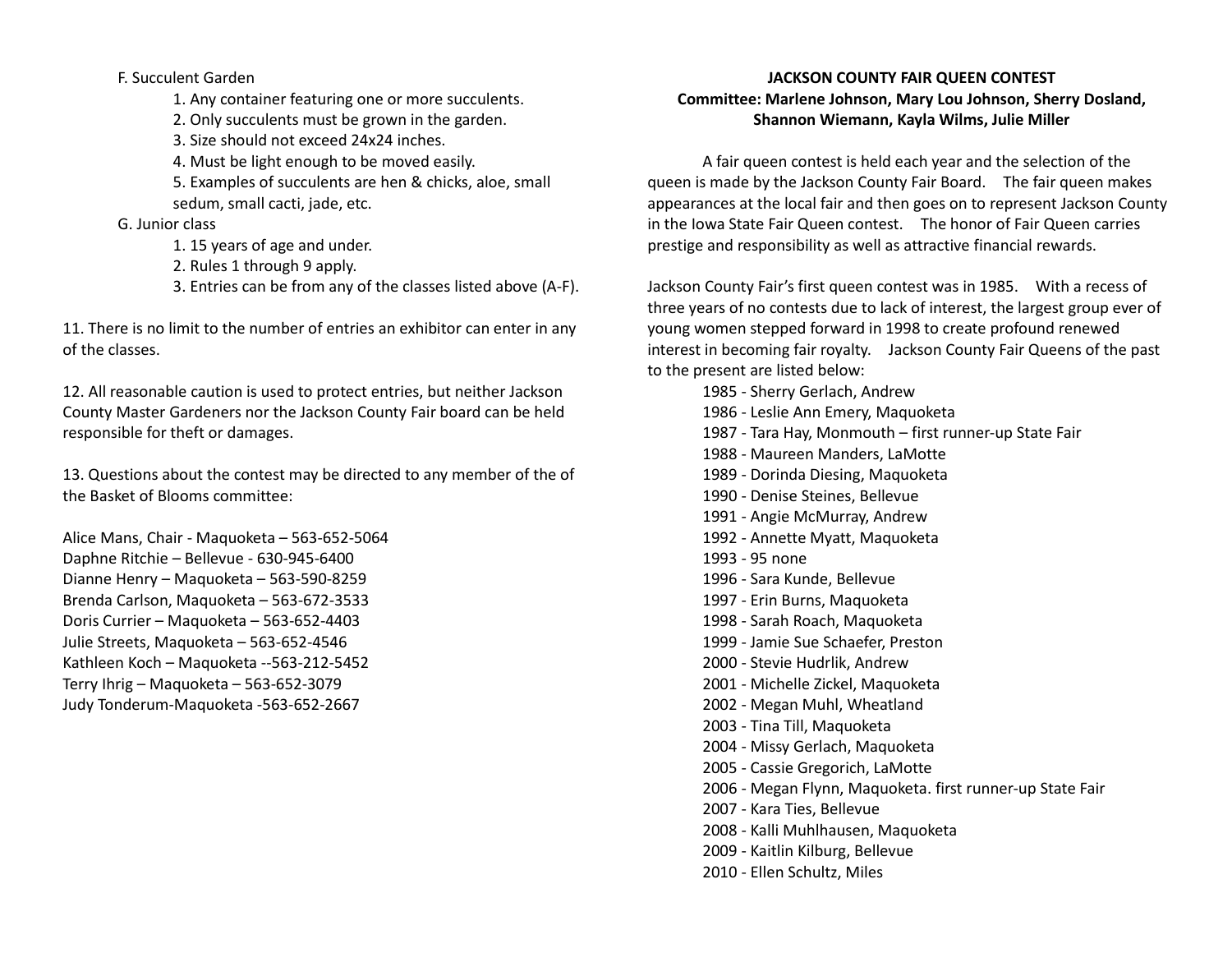2011 - Janell Johnson, Maquoketa 2012 - Samantha Lippens, Miles 2013 - Amanda Kieffer, Preston 2014 - Gabriella Martens, Wyoming 2015 - Katie Soliday, Zwingle 2016 - Sydney Stender, Baldwin 2017 - Cambrie Lane, Spragueville 2018 - Hailey Schwenker, Maquoketa 2019 - Marta Grant, Preston 2020 – COVID

#### **Rules:**

- 1. Each contestant must be at least 16 years of age and not more than 21 years of age on August 12, the first day of the 2021 Iowa State Fair.
- 2. Contestants must never have been married or have had children.
- 3. A county fair queen must reside in the county she represents or an adjoining county if the majority of her activities are in the county she represents. If a fair represents more than one county, the winning contestant must reside in one of the participating counties.
- 4. Each contestant must be an active member of at least one service organization in her community such as a church group, Girl Scouts, 4-H, etc. (Eligibility is not limited to 4-H membership)
- 5. No professional model (one who has had ongoing employment in which modeling was the primary part of the job) is eligible to compete in the state pageant.
- 6. Any contestant who has competed at a State Fair Finals may not compete again.
- 7. Any county fair queen selected after the 2019 Iowa State Fair and meeting the above qualifications is eligible for the 2021 pageant.
- 8. The County Fair Queen must fully commit to the responsibilities of being the County Fair Queen, including full participation in the Iowa State Fair Queen Competition.
- 9. The county queens will be the guests of the Iowa State Fair through the time of the crowning. Expenses at State Fair will be paid by Jackson County Fair Association.
- 10. The Jackson County Fair Queen will receive \$300.00. The first runner-up will receive \$200.00. The second runner-up will receive \$100.00 and Miss Congeniality will receive \$100.00. Scholarship monies compliments of the Jackson County Fair Board.
- 11. All Jackson County Fair Queen candidates must participate in the Jackson County Fair Parade on Tuesday, July 27 at 6:00pm. All candidates must assist at the July 30 and July 31 Music Nights.
- 12. Selection process of the 2021 Fair Queen will begin with 10 minute interviews on Monday, July 19 at 5pm at the Fair Board office. The interviews will be conducted by a panel of three judges.
- 13. Announcement and crowning of the Fair Queen will be after the parade Tuesday, July 27, 2021 in front of the Grand Stand. The public is invited to attend. There is no admission charge.
- 14. Deadline for entries is July 15, 2021. To enter and for more information, call Fair Manager, Lanny Simpson at 652-4282.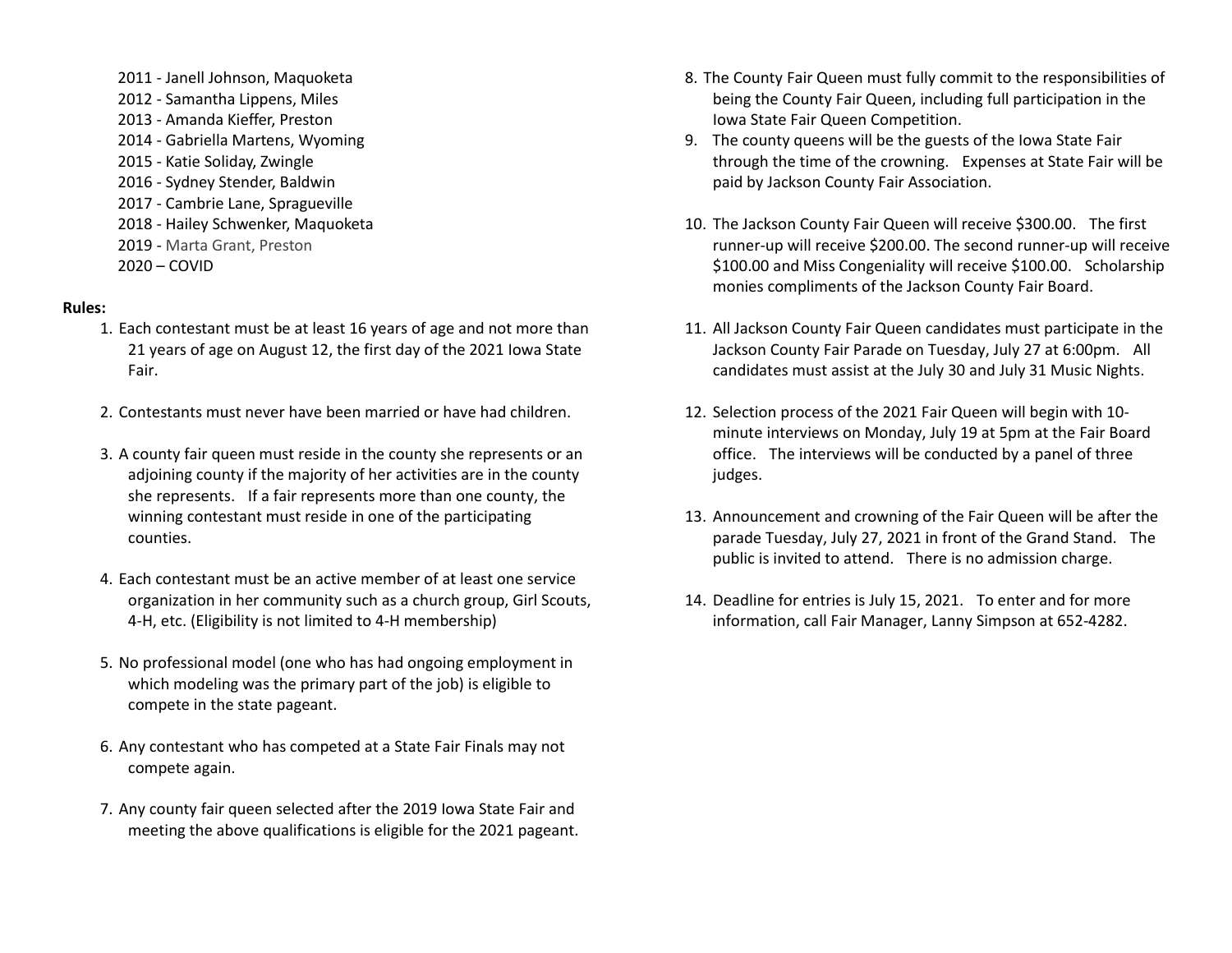## **23rd ANNUAL QUILT BLOCK CONTEST JACKSON COUNTY FAIR 2021**

## **Chairperson: Judy Andersen / Committee: Jean Heister, Dora Meyer, Brenda Hermes and Pat Todorich**

## **Contest Rules:**

1. Contestants may pick the packets up from the switchboard at Maquoketa State Bank or the **Jackson County Fair Office** between **May 4** and **May 28.** In the event you would be unable to complete the project, please return the packet to MSB or the **Jackson County Fair Office**. by May 28.

2. Finished quilt blocks must be returned by **June 29** to Maquoketa State Bank or the **Jackson county Fair Office.**

3. The packet contains five (5) prewashed fabrics. Some of each fabric must be used in the block. Trading of fabrics will NOT be allowed. If there is not enough fabric for the pattern you choose, please choose another pattern. Please consider this when you choose your pattern. Appliqué and patch work blocks are acceptable.

## 4. The completed quilt block **MUST BE 12 AND ½ INCHES SQUARE when finished and ready to set into a quilt.**

The Judge will have a list of specifications to qualify for a blue ribbon and measure the block. If not 12 ½ inches it will be disqualified for a blue ribbon.

5. Blocks will be exhibited in Pearson Center during the fair.

6. Contestants may make more than one block if packets are available after May 28.

7. Plans call for the 2021 blocks to be assembled into a quilt which will be displayed and raffled at the **2022 Jackson County Fair.**

8**.** Winner for the **2019** quilt will be drawn before the Sunday evening show. Need not be present to win.

## 9. **All fabric left after your block is completed must be returned with the finished block so the extra fabric can be used in the construction of the finished quilt.**

10. Thank you for entering our contest and Happy Stitching to Everyone.

**Winner of the 2019 drawing was Kerensa Kettmann of Bellevue.**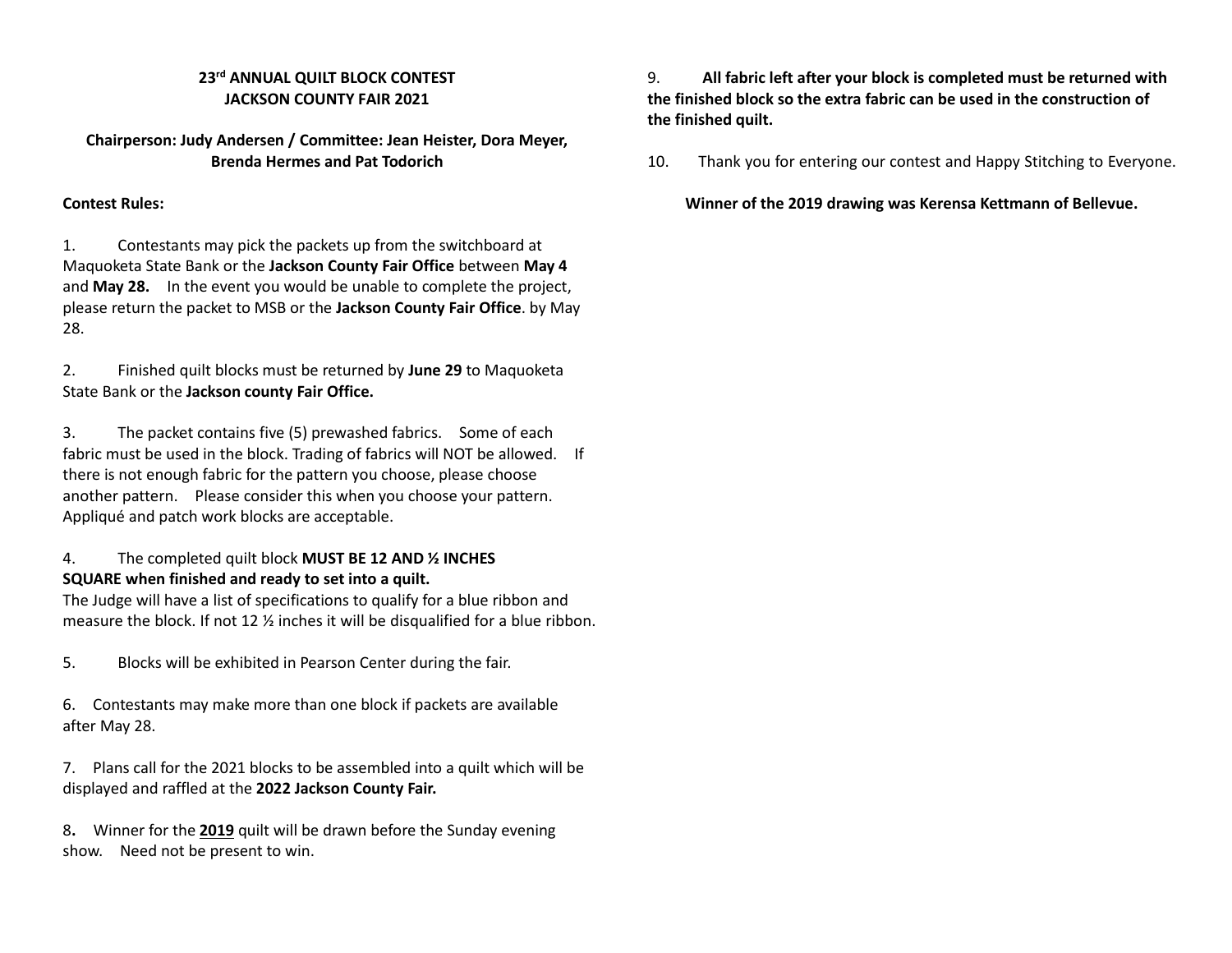## **OPEN CLASS SHOW Jackson County Fairgrounds PEARSON MEMORIAL BUILDING July 27 - August 1, 2021**

#### **OPEN CLASS SHOW**

Chairpersons - Linda Behne, Fair Association Fair Association Members - Wanda Cornelius, Judy Tonderum Entry Tables - Judy Tonderum, Mary Ann Kunde, Jeanette Lane Photo Entry Table – Karen Davison, Dianne Henry, Renee Davison Crafts – Linda Wood, Edna Heiar Interior/Exterior Creations, Hobbies & Collections Division – Mary Ann Kunde, Connie Weirup Culinary Arts & Place Settings Divisions – Donna Bartels, Bernice Kilburg, Diane Ploeger, Marilyn Willey, Mary Fier, Barbara Koranda Fine Arts Division – Viola Kilburg, Karen Watters Sewing and Needle Craft Divisions - Jean Zumwalt, Karen Gerlach Needlework Division – Sally Marvin, Karen Kilburg Quilts - Elaine Luett, Doris Trenkamp Photography Division - Karen Daavison, Carol Frahm, Norma Roound, Connie Medinger, Dianne Henry, Renee Davison Posters Division –Thelma Nissen, Wanda Cornelius Rovers – Judy Tonderum, Jeanette Lane, Linda Behne, Connie Weirup, Sally Marvin Bake Sale – Judy Tonderum, Jeanette Lane Entry Books – Linda Behne, Judy Tonderum, Wanda Cornelius, Karen Davison, Thelma Nissen

## **GENERAL RULES:** CRAFT, CULINARY ARTS, PLACE SETTINGS, FINE ARTS, SEWING, NEEDLEWORK, NEEDLECRAFT, PHOTOGRAPHY, QUILT INTERIOR/EXTERIOR CREATIONS, HOBBY COLLECTIONS DIVISIONS

**Note**: Entry day is Tuesday, July 27, 2021. Use south door of Pearson Memorial Center to enter exhibits. (subject to change)

The 2021 Fair flower is Impatiens. Exhibitors are invited to submit an entry in any of the division classes utilizing impatiens.

Use your imagination in any of the classes! Thanks for supporting the Fair flower. Entry day for the Flower Show is Friday, July 30, 2021.

1. Any individual/amateur regardless of abilities is eligible to enter the Open Class show. Exhibitors must live in Jackson County or adjoining counties.

2. Entries are open to any age level. Two divisions will be judged. JUNIOR includes individuals through15 years of age and ADULT which includes anyone 16 years and older. Juniors write "JUNIOR" and age on entry tag and tally sheet. Juniors place red dot on entry tag and tally sheet. Entries in allabilities classes will have a star added to their entry tag and tally sheet.

3. EACH EXHIBITOR IS ALLOWED FIVE ENTRIES IN EACH CLASS. Except photography. Photography is limited to 15 entries per exhibitor and 3 entries in each class. One entry in each class is allowed in the canning classes.

4. All entries must have been made by the exhibitor. Unfinished, soiled or articles showing signs of wear may not be entered or eligible for prize money.

5. All entries must have been completed during the last 2 years. (Aug. 2019 to fair time, 2021), excluding hobbies.

6. Kits are accepted except in Fine Arts.

7. Copyrighted materials and designs may not be used in an exhibit that is presented as original work by the exhibitor. Exhibitors must include permission from the copyright holder/owner when using copyrighted materials.

8. Because of limited space, we must reserve the right to refuse any article we consider too large to display properly. The committee, at their discretion, can remove exhibits not suitable for display or containing incorrect information.

9. Entry tags and tally sheet will be available at the Fair Board Office prior to fair and at the entry tables on Tuesday, July 27. These must be completed by the exhibitor before presenting the exhibits for display. Any questions, please consult chairperson.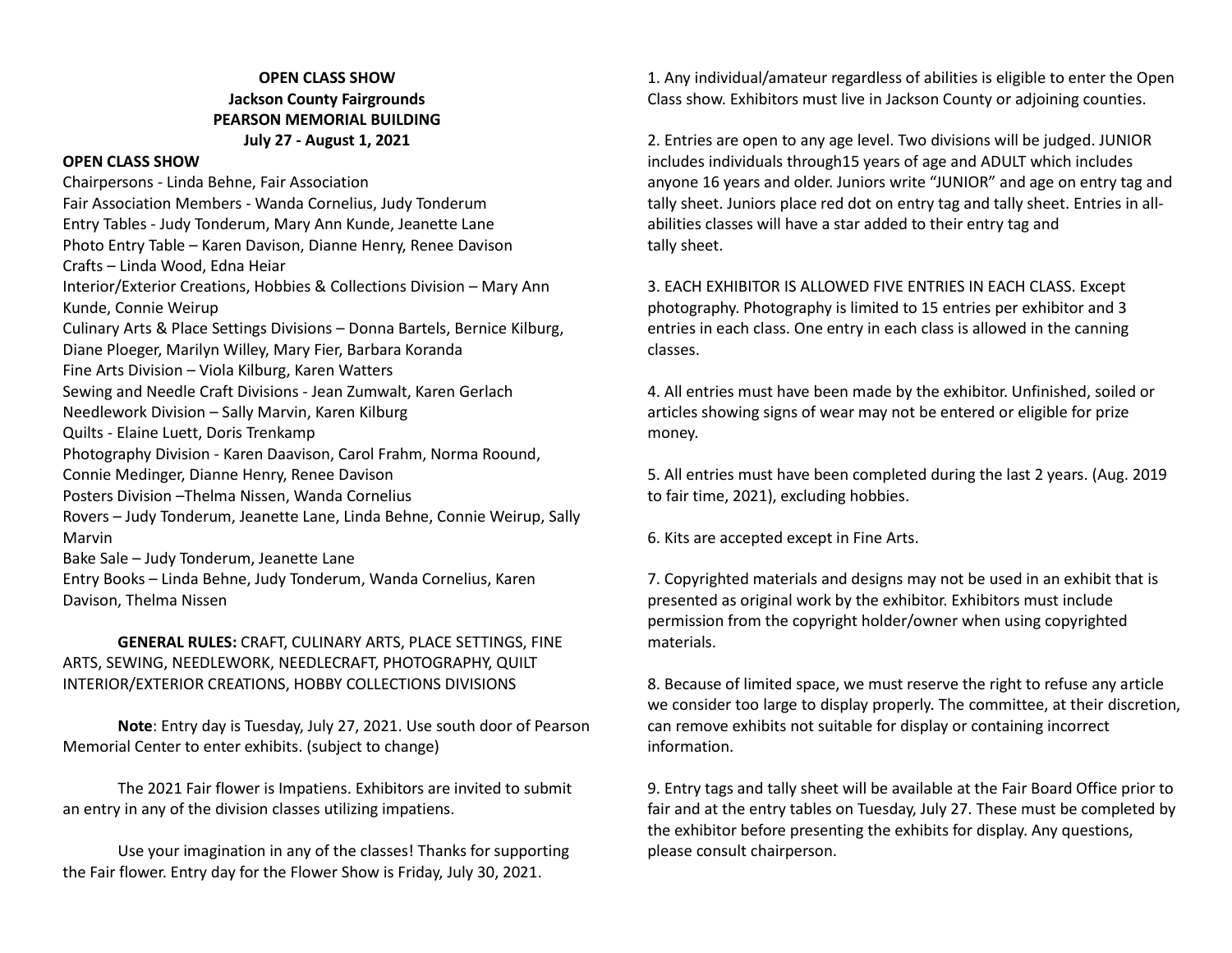10. All exhibits must be entered at the Open Class section in Pearson Center on Tuesday, July 27 from 7:00 am to 11:00 am. Please use South doors of Pearson Memorial Center to enter all open class exhibits. Entries will be tagged when they are entered. Classification of entries may be changed at the discretion of the chairman of each department.

11. There will be no entry fees for exhibits. Items in culinary department will be sold after judging.

12. The management is not responsible for loss or damage to exhibits, though they will use care to ensure their safety.

13. The release time for exhibits is Monday, August 2 from 7:00 am to 12:00 noon. If awarded premium money, please pick up at this time. Exhibits taken before Monday a.m. will forfeit premium money. The management is not responsible for exhibits left on the fairgrounds after release hours.

14. Any article that has won an award at this fair, or any State or National Event in the past year, is not eligible for judging.

15. Exhibits will be placed Blue (\$3.00), Red (\$1.50), Yellow (no prize money). Purple and Lavender Rosettes will be given as awards for "Best of Show" in each division if merited. Purple ribbons will be awarded an additional \$2.00 and lavender an additional \$1.00. Articles not worthy of placing will not be given a ribbon.

16. Sweepstakes Award will be given and will be calculated on the basis of the greatest number of points earned by an exhibitor.

Ribbon point values: Purple – 4 Lavender – 3 Blue  $-2$  Red  $-1$ Yellow  $-0$ 

An additional \$5.00 will be awarded to the Sweepstakes winner.

17. Newspaper photos will be taken of the Flower Show at 2:00 p.m. and Home Economics at 2:30 p.m. on Sunday, August 1 in the Open Class area of

Pearson Memorial Center. All purple and lavender ribbon winners are requested to be present.

18. The photos for photography winners will be taken by the photo exhibits. Open Class winners in all other divisions will be taken together. Flower show winners will be taken all together.

## **CRAFT DIVISION Linda Wood, Edna Heiar**

## **To help in judging, attach card of explanation (kit, from scratch, made to look, etc) If card is not included ribbon will be dropped one placing.**

Class No.

- 101. Wood Creation a. woodworking b. refinished 102. Dolls not stuffed 103. Hand and Loom weavings 104. Creative wall hangings 105. Holiday decorations 106. Stuffed toys 107. Stained glass 108. Etched glass 109. Pattern painting - Tole, Rosemaling 110. Decorated tops (T-shirts, sweatshirts, etc.) 111. Recycled item 112. Jewelry-must be a 3-piece set of coordinating pieces 113. Calligraphy a. Framed for wall display b. Invitations/announcements unframed c. Any other 114. Family History Book (work of exhibitor) 115. Family Pictorial History (Memory Book - Work of the exhibitor) 116. Cards a. Cric Cut b. Greeting Cards
	- c. Recycled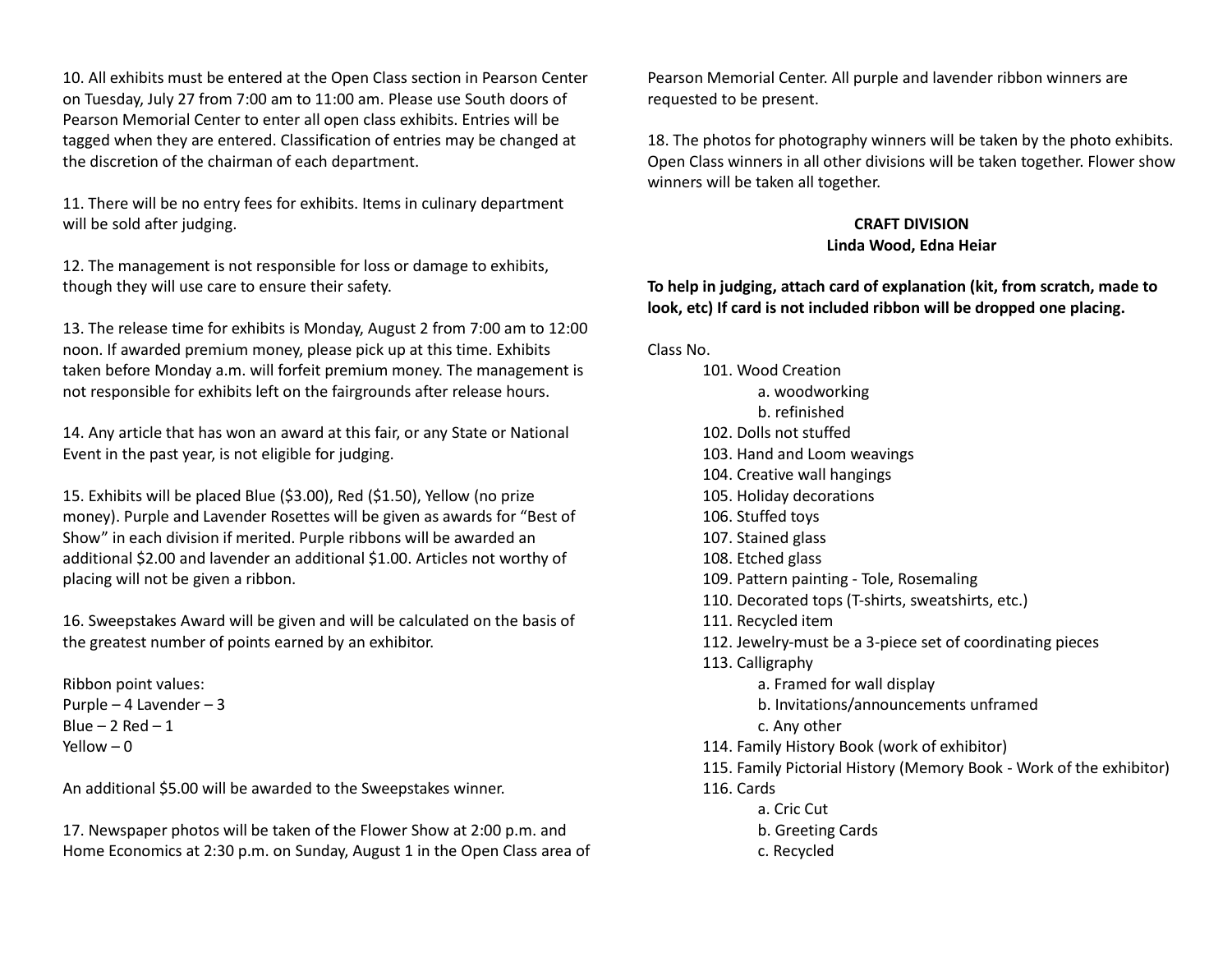117. Any work not listed above (attach card with explanation of class no. type of work, etc)

## **INTERIOR/EXTERIOR CREATIONS DIVISION Mary Anne Kunde and Connie Weirup**

1. These classes were designed for home accessory Items that could be used on a porch, patio, entryway, hallway, etc.

2. Maximum measurements for any entry are approximately 108" x 36". No minimum.

3. Any theme may be used

4. Each entry must be varnished, painted, decorated, papered, stenciled, etc. in some manner.

5. All work must be done by the exhibitor.

6. Plants and florals may be silk, dried, or live.

7. Include on a 3 x 5 card the procedure used, where the exhibit will be used and anything else you feel the judge should know.

#### Classes No.:

130 a Door Swag 130 e Chair 130 b Wreath 130 f Bucket, keg, Basket, etc 130 c Window Frame 130 g Bird House 130 d Shutters 130 h Other

#### **CULINARY ARTS DIVISION**

**Donna Bartels, Diane Ploeger, Marilyn Willey, Bernice Kilburg, Barb Koranda, Mary Fier**

RULES FOR CULINARY ARTS DIVISION ONLY –

1. Entries must be in plastic bags or plastic wrap, closed with a twist 'em. All entries must be in or on disposable containers. All entries (except pies) must be removed from baking pans. Yeast breads must

be baked in a 5x9" pan. Quick breads must be baked in a 3x7" pan. Cakes must use at least an 8x8" pan.

- 2. A portion of each baked item will be kept for display and the rest of the entry will be sold after judging.
- 3. ALL BAKED ITEMS MUST HAVE A 3X5 CARD ATTACHED SHOWING INGREDIENTS AND PROCEDURE. Frosting recipe to be included for class 208 as well as cake recipe. Exhibitor should NOT put their name on the recipe card.

## Class No.

201. Six drop or molded cookies 202. Six rolled cookies 203. Six bar cookies 204. Six cookie press cookies 205. Six unbaked cookies 206. Angel food cake (top crust up) unfrosted 207. Unfrosted cake (square or round, top crust side up) a. Bundt b. Pound c. Other 208 Frosted cake (any kind, round or square) a. Bundt b. Pound c. Other 209 Cup Cakes (any kind, round or square) a. Frosted b. Unfrosted c Other 210 Cakes Decorated (decorations must be edible, amateur only) a. Small b. Large c. Cupcakes 211. Cake Mix Cake – Cake using cake mix base but with added ingredients other than those listed in basic box mix. Recipe must list added ingredients. 212. Cherry pie (double crust, lattice top, or baked crumb topping)

213. Apple pie (double crust, lattice top, or baked crumb topping)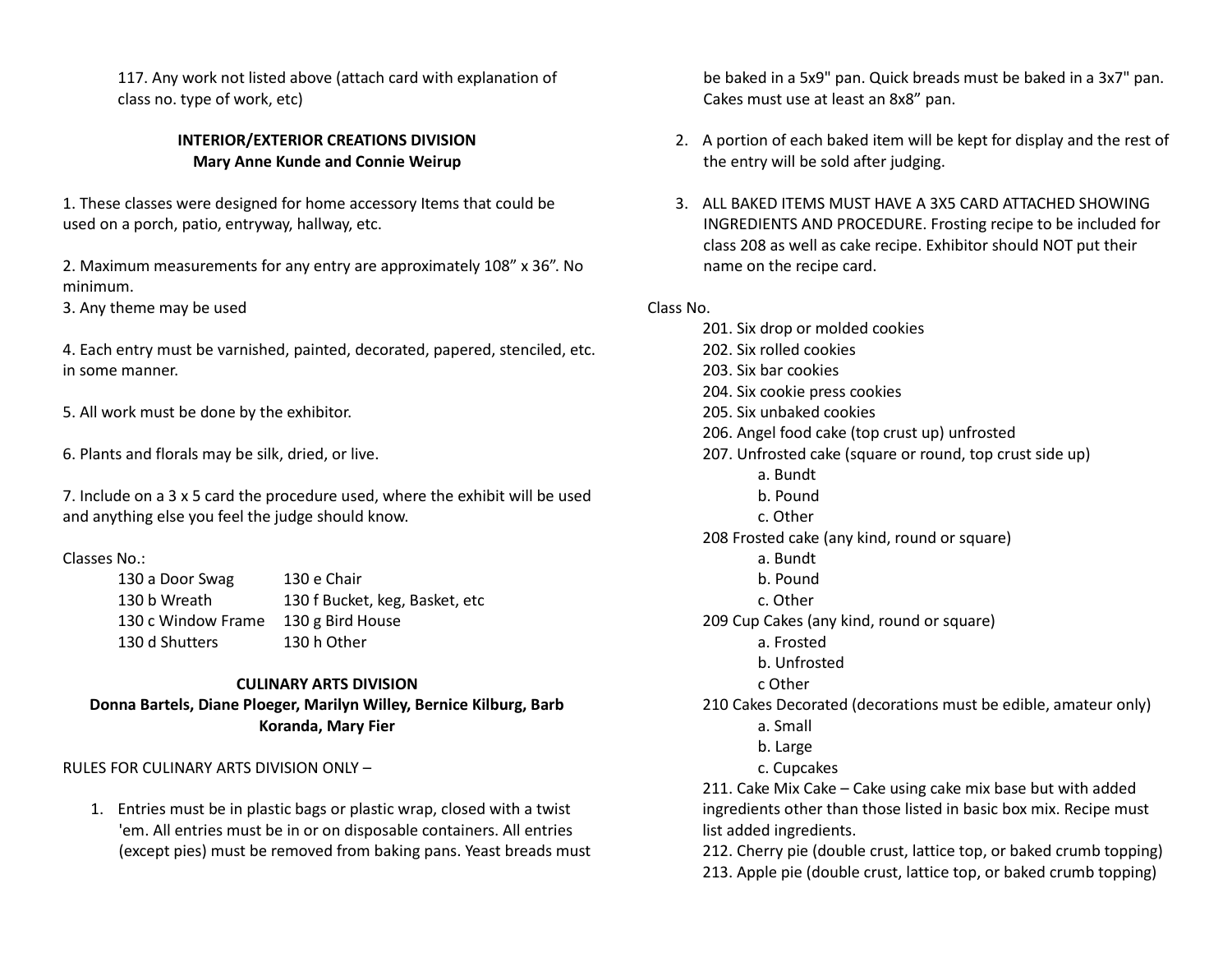214. Any other pie (double crust, lattice top, or baked crum topping)

215. Loaf white bread

216. Loaf dark bread, wheat or rye

- 217. Six white dinner rolls
- 218. Six dark dinner rolls, wheat or rye
- 219. Six cinnamon rolls (unfrosted)
- 220. Tea Ring
- 221. Oat bran products
- 222. Yeast coffee cake
- 223. Quick breads, nut, fruit, muffins, etc.
- 224. Baked product with an unusual ingredient. (Include recipe on

3x5 card and indicate with \* the unusual ingredient.)

- 225. Baked product for any holiday (give short explanation about the holiday and include recipe.)
- 226.. a) Quick and easy baked product
	- b) Diabetic baked product
- 227. NEW! Gluten Free Baked Product
- 228. A baked product using herb (s).
- 229. A baked product using edible flowers.
- 230. Baked product made with honey. Include recipe on 3/x/5 card
- 231. Plate of 4 candies (all same recipe) (Include recipe)
- 232. Any baked item not listed above (attach card with explanation
- of class number type or work, etc.)

Canning Division

- All entries must have been canned in 2020 or 2021 prior to Jackson County Fair

- Entries must be canned in a standard clear glass commercial pint canning jar for fruits and vegetables.

- Entries for jams, jellies and preserves must use a standard, clear glass commercial 8 oz. jelly jar.

- No mayonnaise or pickle jars allowed. No paraffin seals allowed.

- Two-piece lids must be used on each canning jar with ring in place on jar.

- Canned goods must be processed by method of hot water bath or pressure canning.

- No freezer entries allowed.

- Each class entered must include 2 jars of same fruit, vegetable, jam, jelly or preserves. One jar will be opened by judge with other jar used for display.

- Include on 3 x 5 card the following information: name of food, preservation method, processing time, date processed and recipe.

- Each exhibitor is limited to one entry in each class. (One entry equals 2 jars)

- Current USDA and/or Iowa State University guidelines for home food preservation must be used. BALL BLUE BOOK OF PRESERVING is also acceptable.

## Class No.

233. Fruit (pint jar) a. Peaches b. Apples c. Berries d. Other 234. Vegetable (pint jar) a. Green beans b. Beets c. Carrots d. Other 235. Jelly (8 oz. jelly jar) a. Grape b. Berry c. Other 236. Jams (8 oz. jelly jar) a. Strawberry b. Plum c. Other 237. Preserves (8 oz. jelly jar) a. Tomato b. Peach c. Other 238. Salsa a. Vegetable b. Fruit c. Other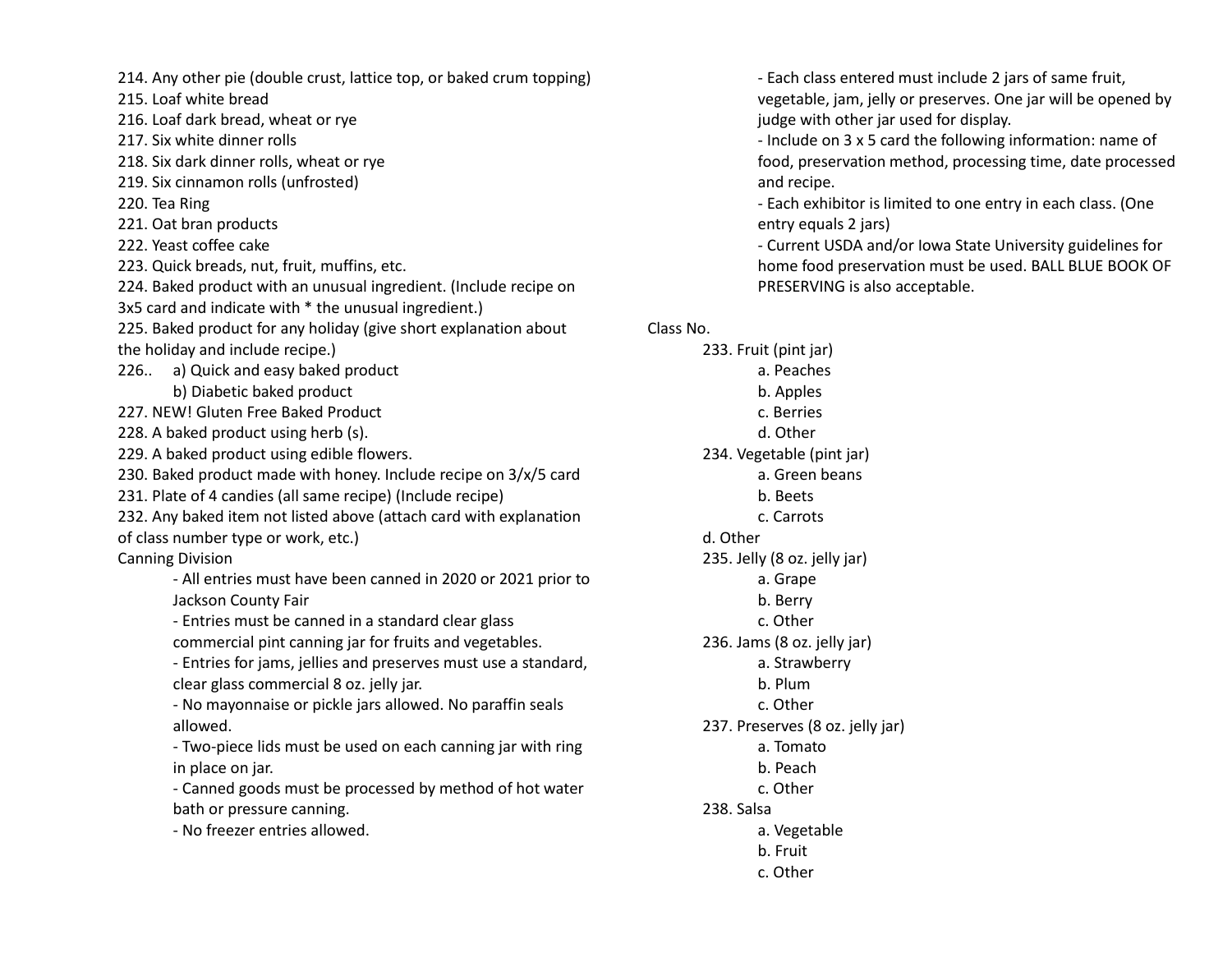## **PLACE SETTINGS DIVISION Donna Bartels, Bernice Kilburg, Diane Ploeger, Marilyn Willey, Bernice Kilburg, Barb Koranda, Mary Fier.**

1. An area approximately 24" square will be provided for a place setting

2. A place mat, a menu, a centerpiece and one complete table setting will comprise an entry.

3. A table setting may include some or all of the following: dinner plate, salad plate, bowl, glassware, cup, saucer, table ware, napkin and napkin ring.

4. All place settings must include a centerpiece

5. Settings will be judged on harmony of setting, accessories, suitability for the occasion, color co-ordination, proportion and distinction.

6. A 3 x 5 card should be included with an explanation of the occasion, menu choices and anything else you feel the judge should know.

## Class No.

240 a BBQ/Picnic 240 b Country Kitchen 240 c Birthday Party 240 d Class Reunion 240 e Tea Time 240 f Garden Party 240 g Taste of the Season (Holiday, winter, spring, summer, fall)

## **FINE ARTS DIVISION**

## **Viola Kilburg, Karen Watters**

RULES FOR FINE ARTS ENTRIES ONLY. No kits. ARTICLES WITHOUT EITHER MATTING OR A FRAME WILL NOT BE JUDGED. Each article MUST have an identification card attached to the back. ANY WORK NOT FOLLOWING THESE RULES WILL BE RETURNED TO THE EXHIBITOR.

Class No. 301. Oil 302. Acrylic 303. Watercolor 304. Drawings - Pen, Charcoal, Pencil 305. Mixed Media 306. Pastel Chalk 307. Prints - Wood cuts, Lino cuts, Silk-screen, Etchings, Engravings 308. Free Style Coloring sheet (Using colored pencil or crayon (Not color by number design) 309. Any work not listed above-attach card with explanation of class no. (type of work, etc)

## **SEWING DIVISION**

#### **Jean Zumwalt, Karen Gerlach**

## Class No.

400 Masks (Covid style) 401. Dress 402. Doll or stuffed animal clothes 403. Bridal or formal garment 404. Shirt or shirt jac 405. Blouse 406. Men's tailored article 407. Women's tailored article 408. Skirts, long or short 409. Men's, women's slacks or trousers 410. Coat 411. Lingerie 412. Activity outfit, cheerleading, jogging, tennis, swimwear 413. Pajamas or robe 414. Two piece or more ensembles 415. Accessories, belts, bags, hats, etc. 416. Purchased garment embellished by exhibitor. (Attach a short explanation of procedure, to help in judging) 417. Recycled garment (Attach short explanation of procedure to help in judging) 418. Any work not listed above-attach card with explanation of class no. (type of work, etc)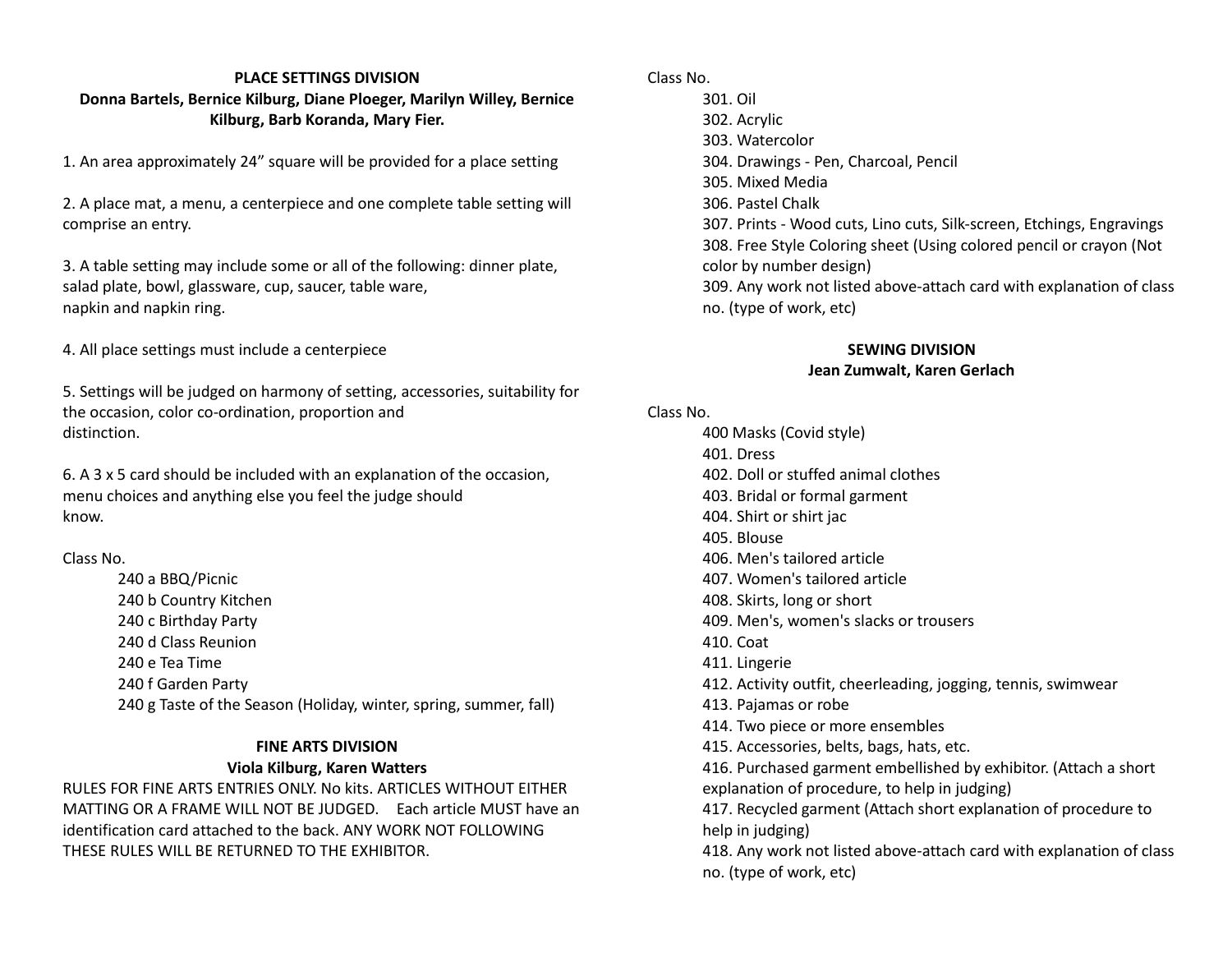## **NEEDLEWORK DIVISION Sally Marvin, Karen Kilburg**

Class No.

501. Counted cross-stitch picture 502. Counted cross-stitch pillow 503. Counted cross-stitch other item 504. Crewel embroidery 505. Norwegian hardanger doily 506. Norwegian hardanger wall hanging 507. Norwegian hardanger other item 508. Embroidered pillowcases 509. Embroidered picture 510. Embroidered any other item 511. Needlepoint on plastic canvas 512. Needlepoint, other 513. Long stitch needlepoint 514. Candlewick item 515. Machine Embroidery 516. Anything not listed above-attach card with explanation of class no. (type of work, etc)

#### **NEEDLECRAFT DIVISION Jean Zumwalt, Karen Gerlach**

Class No.

601. Crocheted afghans, bedspreads

602. Crocheted tablecloths

603. Crocheted pillow

- 604. Crocheted doily
- 605. Crocheted rug
- 606. Crocheted other item
- 607. Knitted afghans, bedspreads
- 608. Knitted pillow
- 609. Knitted other item
- 610. Knitted mittens
- 611. Woven afghan
- 612. Hand made rugs

613. Any work not listed above-attach card with explanation of class

no. (type or work, etc)

## **QUILT DIVISION Elaine Luett, Doris Trenkamp**

Each completed quilt must have explanation attached stating how much work done by exhibitor. (i.e. piecing only, quilting only, or both.) Judging will be based on work of exhibitor only

Class No.

701. Baby Quilt a. Pre-stamped b. Hand pieced

702. Hand pieced quilt-by exhibitor 703. Machine pieced quilt-by exhibitor 704. Hand quilted quilt-by exhibitor 705. Machine quilted quilt-by exhibitor 706. Quilt-both pieced and quilted by exhibitor 707. Comforter - tied 708. Wearing apparel quilted 709. Place mats quilted 710. Wall hangings quilted 711. T-Shirt Quilt 712. Pillow, pieced 713. Holiday Themed Quilted items (runners, bags, wall hanging,

etc.)

714. Any work not listed above-attach card of explanation of class no. (type of work, etc)

## **HOBBY COLLECTIONS DIVISION Mary Anne Kunde and Connie Weirup**

1. Judging of collections, in part, shall be based on the "method of display".

2. A 3 x 5 card must be included informing the judge of how the collection was put together.

3. Collective exhibits are not to exceed 18" x 24" in overall size.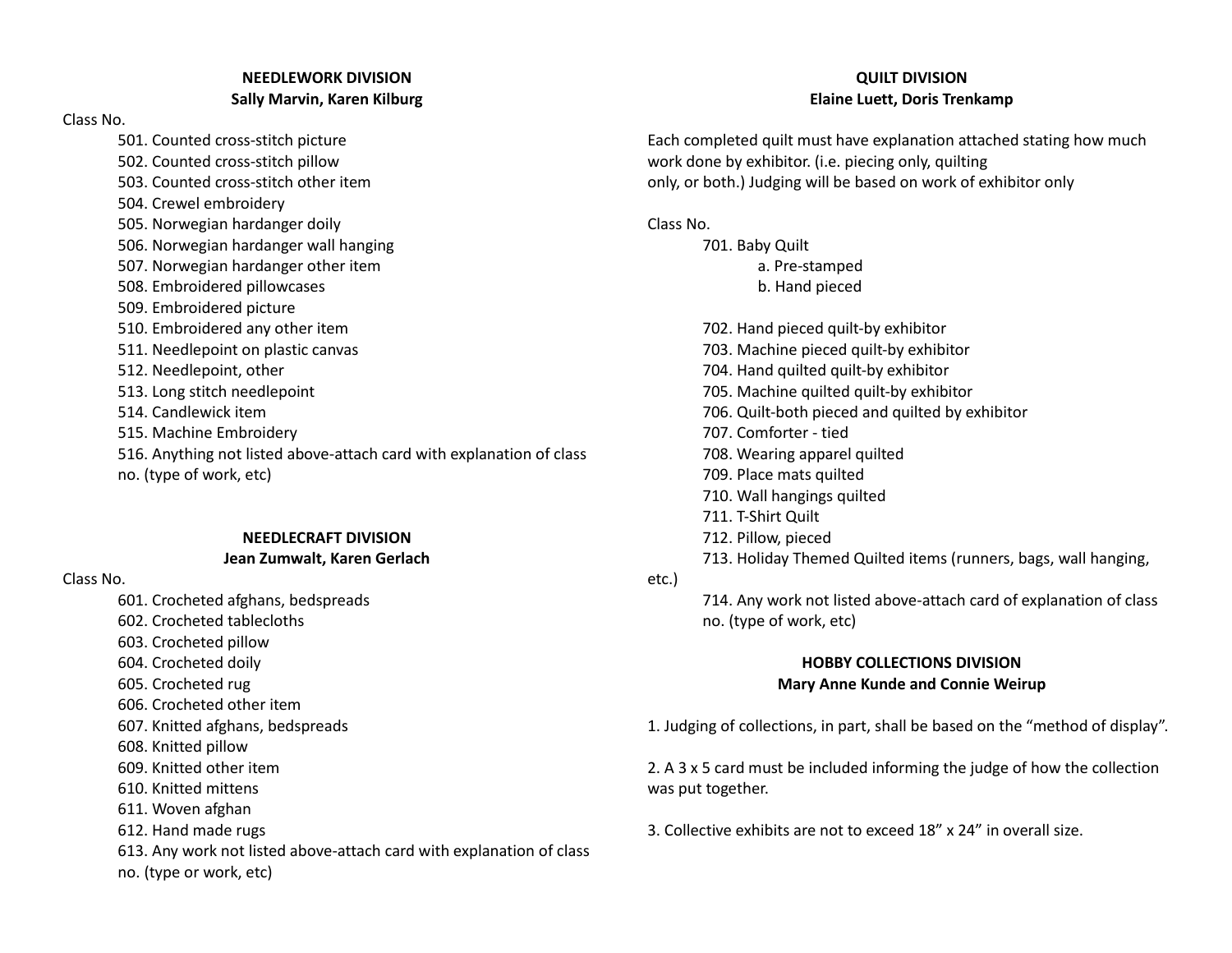4. Management will use utmost care to guard collections, however, we will not be liable for loss, damage, etc.

5. Collections should be contained in a box, display case, etc.

6. Exhibit must include no less than 6 items.

7. Exhibit will be judged on condition of articles, display arrangement, overall appearance and info on 3 x 5 card.

8. Refer to rule 7 in general rules.

Class No:

800. Advertising Items 801. Buttons 802. Bells 803. Hat Pins/Stick Pins 804. Insects 805. Locks & Keys 806. Souvenir Spoons 807. Cards, i.e. Post, Greeting, Sports 808. Kitchenware (granite, iron, etc) 809. Marbles 810. Pocket Watches 811. Shells 812. Stamps 813. Rocks 814. Other

## **PHOTOGRAPHY DIVISION – Karen Davison, Carol Frahm, Norma Round, Connie Medinger, Dianne Henry, Renee Davison**

1. Dimension of the visible photo must be at least 5 x 7 inches.

- 2. Maximum size, including the mat, cannot exceed 14 x 18 inches.
- 3. Each article must have name and address attached to the back.
- 4. Limit of 15 entries per exhibitor and a limit of 3 entries in each class.

5. All photos must have been taken August 2019 to fair time 2021.

6. Do not cover photos with cellophane, acetate or glass or frames

#### 7. NO FRAMES ALLOWED

#### Classes No.

901a. Non-digital Black & White - People 901b. Non-digital Black & White - Places 901c. Non-digital Black & White – Things & Still Life 901d. Non-digital Black & White – Plants & Flowers 901e Non-digital Black & White – Animals, Insects, Wildlife 901f Non-digital Black & White – Heart of America (Photo that reflect living, working and playing in communities)

902a Non-digital Color – People 902b Non-digital Color – Places 902c Non-digital Color – Things & Still Life 902d Non-digital Color – Plants & Flowers 902e Non-digital Color - Animals, Insects, Wildlife 902f Non-digital Color – Heart of America (Photos that reflect living, working, playing in communities)

903a Digital Black & White – People 903b Digital Black & White – Places 903c Digital Black & White – Things & Still Life 903d Digital Black & White – Plants & Flowers 903e Digital Black & White – Animals, Insects, Wildlife 903f Digital Black & White – Heart of America (Photos that reflect living, working, playing in communities)

904a Digital Color – People 904b Digital Color – Places 904c Digital Color – Things & Still Life 904d Digital Color – Plants & Flowers 904e Digital Color – Animals, Insects, Wildlife 904f Digital Color – Heart of America (Photos that reflect living, working & playing in communities)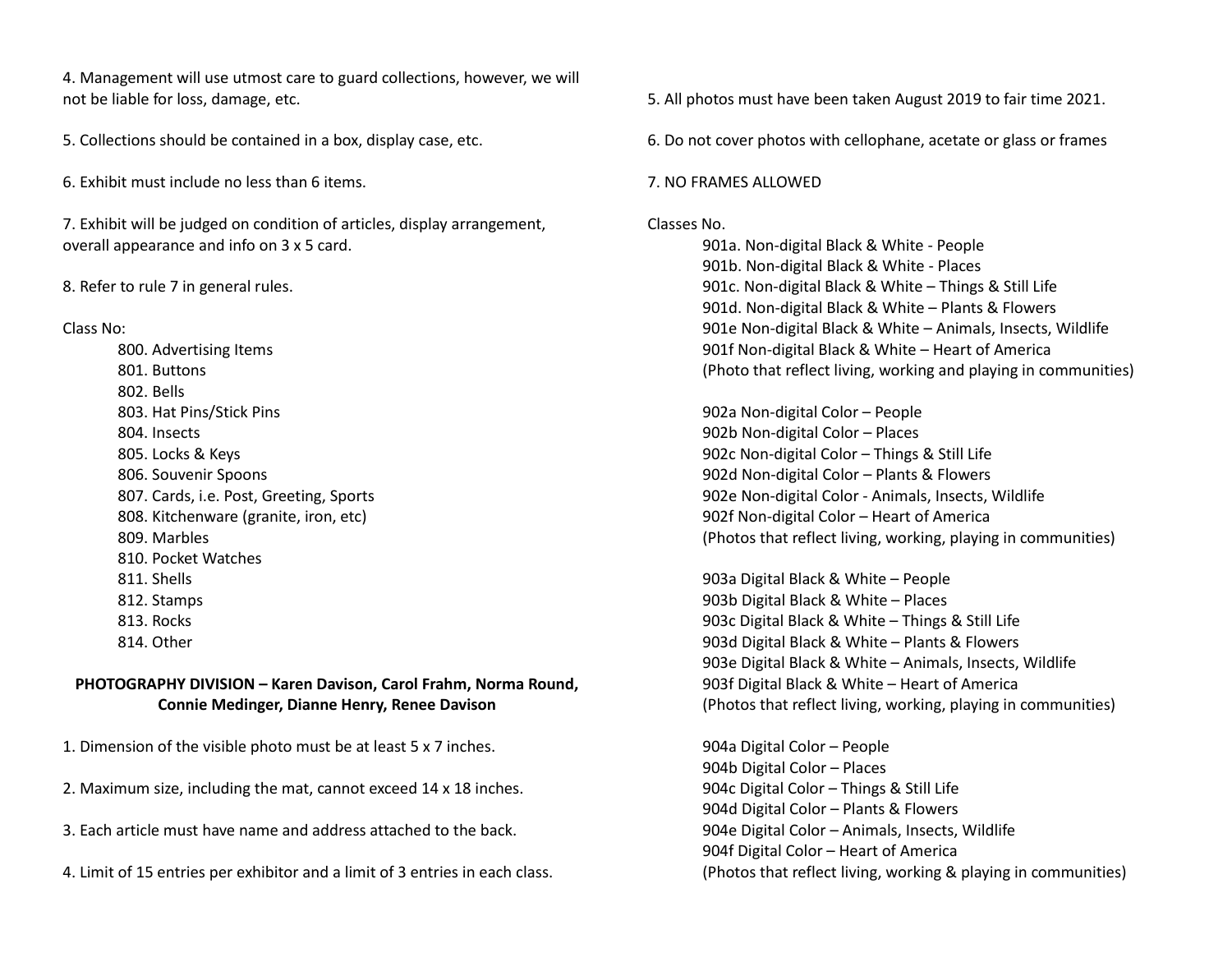905 Anything Goes! (Sepia, toned, tinted, altered, computer enhanced, HDR)

For Questions about Open Classes please contact: Linda Behne; General Information, 319-480-4593 Karen Davison: Photography & General, 563-652-2925 Judy Tonderum: General Information, 563-652-2667

## **JACKSON COUNTY FAIR ANNUAL ANTIQUE & CLASSIC TRACTOR SHOW MEMORIAL TRACTOR SHOW HONORING BILL HAYES Friday, July 30 - Sunday, August 1, 2021 North of Pearson Center**

Time: Tractors may be brought any time after fair parade on Tuesday, night to noon on Saturday, July 31. All tractors must remain until 2:30pm on Sunday, August 1, 2021.

Classes:

1991 and Older Tractors & Implements Small Engines Tractor Style Lawnmowers

More information can be obtained from Chuck Burnett-Show Chairman 652-2061 (cell-563-249-5804)

**Pedal Tractor Pull Jackson County Fairgrounds Thursday, July 29, 2021 2:00 - 4:00 p.m.**

\*\*\*\*\*\*\*\*\*\*\*\*\*\*\*\*\*\*\*\*\*\*\*\*\*\*\*\*\*\*\*\*\*\*\*\*\*\*\*\*\*\*\*\*\*\*\*\*\*\*\*\*\*\*\*\*\*\*\*\*\*\*

**Location:** Family Fun Area between Boyer and Pearson

Pulling will be done by age groups per time slot

#### **Classes:**

- 4 and under will begin the pull at 2:00 until all 4 and under have competed.
- Then all 5 year old will compete.
- 6 year olds
- 7 year olds
- 8 year olds
- 9-10 year olds
- 11-12 year olds

Pulling will be done by age at one time.

**CASH PRIZES** - 1st, 2nd, 3rd Place in each age group. (\$5, \$3, and \$2)

**TROPHIES –** 1 st, 2nd, 3rd Place in each age group.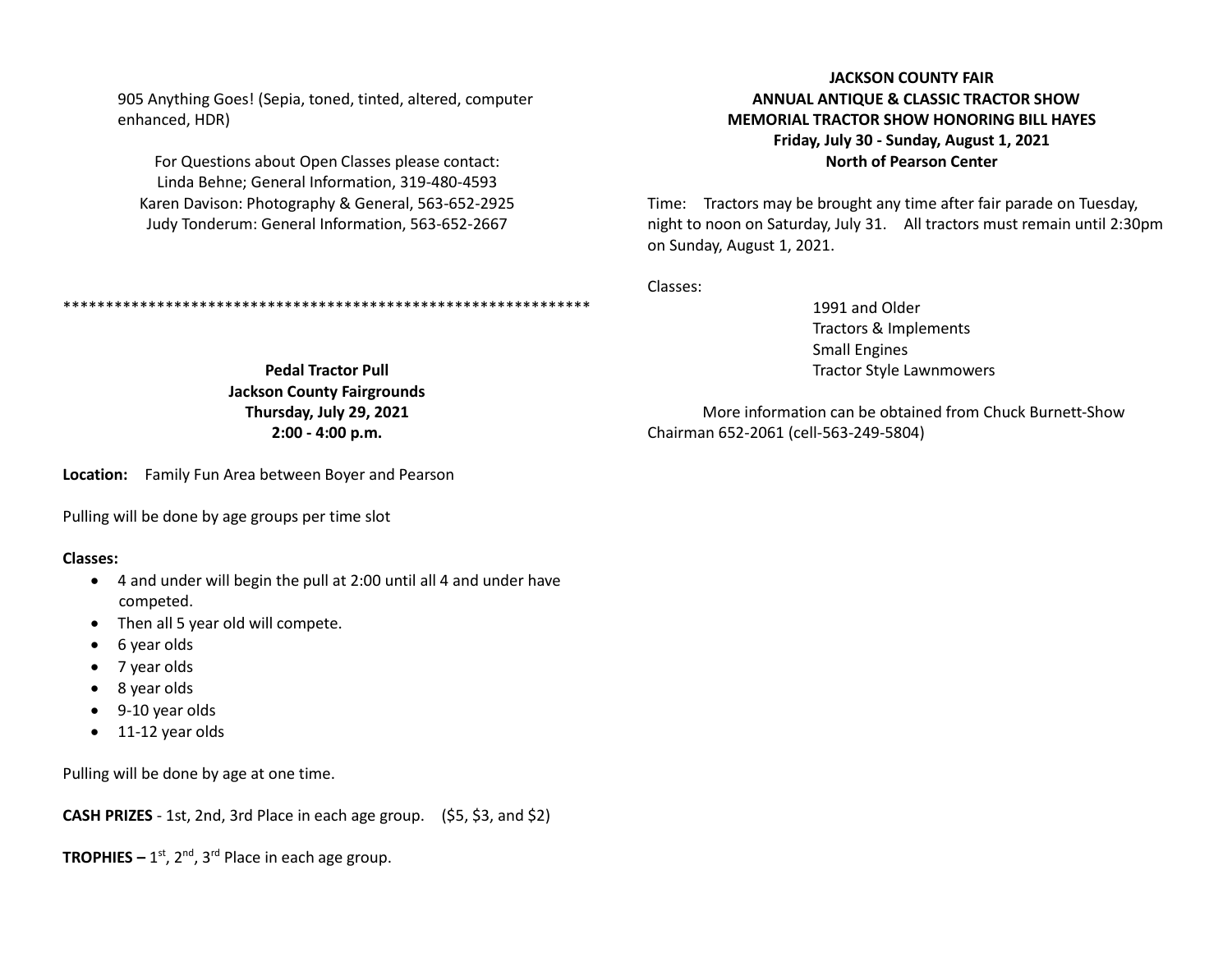## **2021 JACKSON COUNTY TRUCK AND TRACTOR PULL Wednesday, July 28 Jackson County Fairgrounds Maquoketa, Iowa**

**The Jackson County Fair Truck and Tractor Pull will feature 20 classes of Trucks & Tractor. Weigh-in Starts at 5:00pm - \$20 Entry Fee (All Classes). Pull starts at 6:00pm - Limit 2 Hooks.**

\*\*Special note: The North Entrance by River's Farm is a Pit Entrance ONLY for today. \$20 Pit Pass! 100% payback per Class with \$1,000 additional Purse

TRACTOR CLASSES (All tractor classes must have stock appearing block. Any tractors running over 3,000 RPM's must have all safety equipment; side shields, tie bars, safety kill switch for ignition or air, wheely bars, safety blanket, proof of steel flywheel.)

## **TRACTOR CLASSES**

- FARM STOCK TRACTORS NON-TURBO (3,000 RPM / 12MPH)
	- $\circ$  5,500 (Gas Only)
	- $\circ$  6,000 (Gas Only)
	- o 6,500
	- $O$  7.500
	- $\circ$  9,500
	- $\circ$  10,500
- FARM STOCK TRACTORS TURBO (3,000 RPM / 12MPH)
	- o 9,000
	- $\circ$  11,000
	- $\circ$  13,000
	- o 15,000
- TOO HOT TO FARM TRACTORS (3,000 RPM / 17MPH)
	- $\circ$  11,500
	- $O$  12,000
- HOT STOCK 466 CU INCH (TURBO LIMIT 3"X3")
	- o **LIMIT 10,000 OPEN RPM**
- OPEN TRACTORS
	- o 5,500
	- $\circ$  6,500
	- o 7,500
- o 8,500
- o 9,500

## **TRUCK CLASSES**

- STREET TRUCKS
	- o 6,200
	- o 6,500
- OPEN TRUCKS
	- o 6,200
	- o 6,500
- MODIFIED TRUCKS
	- $\circ$  6,200
	- $\circ$  6,500
- OPEN
	- $\circ$  8.500

Trucks - Question call Tim Oberbreckling at 563-212-7163

## **TRUCK RULES FOR JACKSON COUNTY IOWA FAIR TRUCK & TRACTOR PULL**

## **Modified Truck Rules**

- 1 ton OEM drive train
- 50 front 80 Rear max
- No F-106 or Equivalent Rear Ends
- Blocking and Traction Bars Allowed
- Hanging Weight Allowed
- Front Weight is Max 60 inches From Center of front axles
- DOT Tires
- OEM Cast Block and Heads
- Headers Down and back, Must exit behind cab
- No Fuel tanks in front of truck
- Fuel Cells in Box only or Factory fuel tank in Factory location
- All Safety equipment Drive shaft loops and kill Switches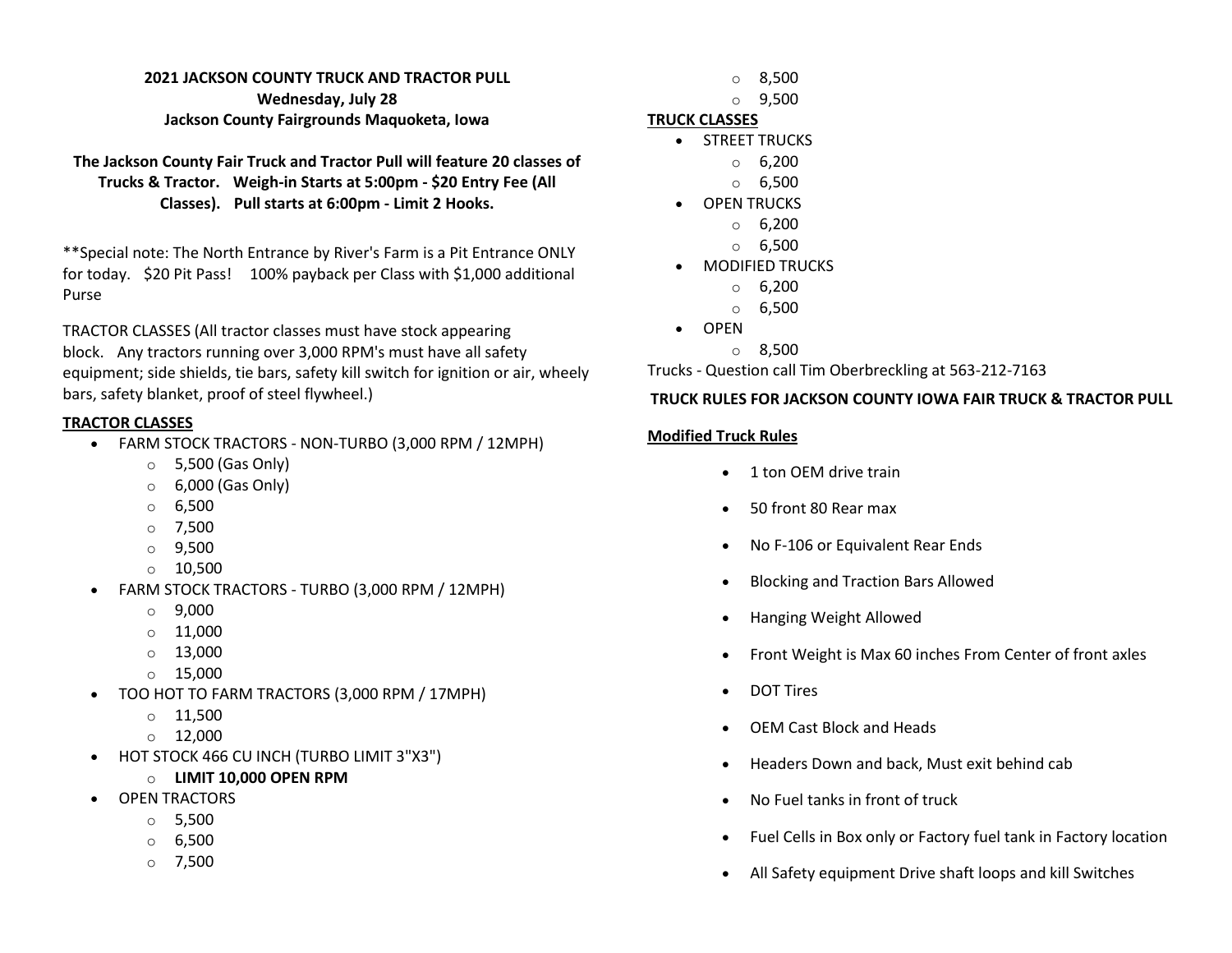- Must wear Seat belt
- Explosion proof Bell Housing and steel Flywheel are Required or Transmission blanket 26 inch Hitch height
- No more than 12 inches in front of end of Factory Frame if it is an adjustable hitch 3x4 hole to be behind the factory frame no hooking point under box
- Weight will be 6200 65000 lbs

## **Street Stock Trucks**

- OEM Cast Block Heads and intake
- Factory Alum OK No After Market blocks or Heads Headers ok Must be behind cab with mufflers
- No Suspension modification
- No Blocking
- DOT Tires
- Pump Gas No Racing Fuel
- No Hanging Weights
- No Weights in Cab
- No Batteries in cab
- 24 inch hitch height
- Reese Style hitches
- Weights 5800 and 6200

For more information, contact Levi Dosland at 563-212-0405

## **BILL RILEY'S IOWA STATE FAIR TALENT SEARCH**

**Jackson County Fairgrounds Pearson Memorial Center Saturday, July 31, 2021 - 5:00 p.m.**

**Chairperson –** Mary Lou Johnson / **Assistant –** Mary Fier

Iowa State Fair Talent Search rules prevail for this talent show. The rules following are those of the Iowa State Fair.

1. Show is open to legal residents of the state of Iowa only. Acts must appear in a locally sponsored show somewhere in the state of Iowa and win to be eligible to compete at the Iowa State Fair. Judges decisions are final.

2. Sprouts: 2 through 12 years Seniors: 13 through 21 years

A persons age for the Iowa State Fair competition is determined at the time they win a local show. A 12 year old who wins a local show could turn (or a 21 year old) could turn 13 (or 22) by State Fair and still be eligible in the Sprout (or Senior) division, as they met age requirements at the time of qualification.

3. Sprout acts will be permitted to have one performer who is 13 years old only. If a performer in a Sprout act turns 13 before the State Fair, thus making the Sprout act have two or more 13 year olds, that act will automatically become a Senior act Any performer who is 14 years or older will not be allowed to perform in a Sprout act.

4. Acts are required to keep the performance at three minutes or less. Acts running longer than three minutes are subject to disqualification or point deduction. This will be at the judge's discretion. Keep the act at three minutes please. Set-up time is not included. Please try to limit setup time to one minute.

5. No more than five (5) persons are allowed in an act. Piano accompanist is NOT included in an act and may be any age. No more than three accompanists permitted per act. Drums, amps, etc. are discouraged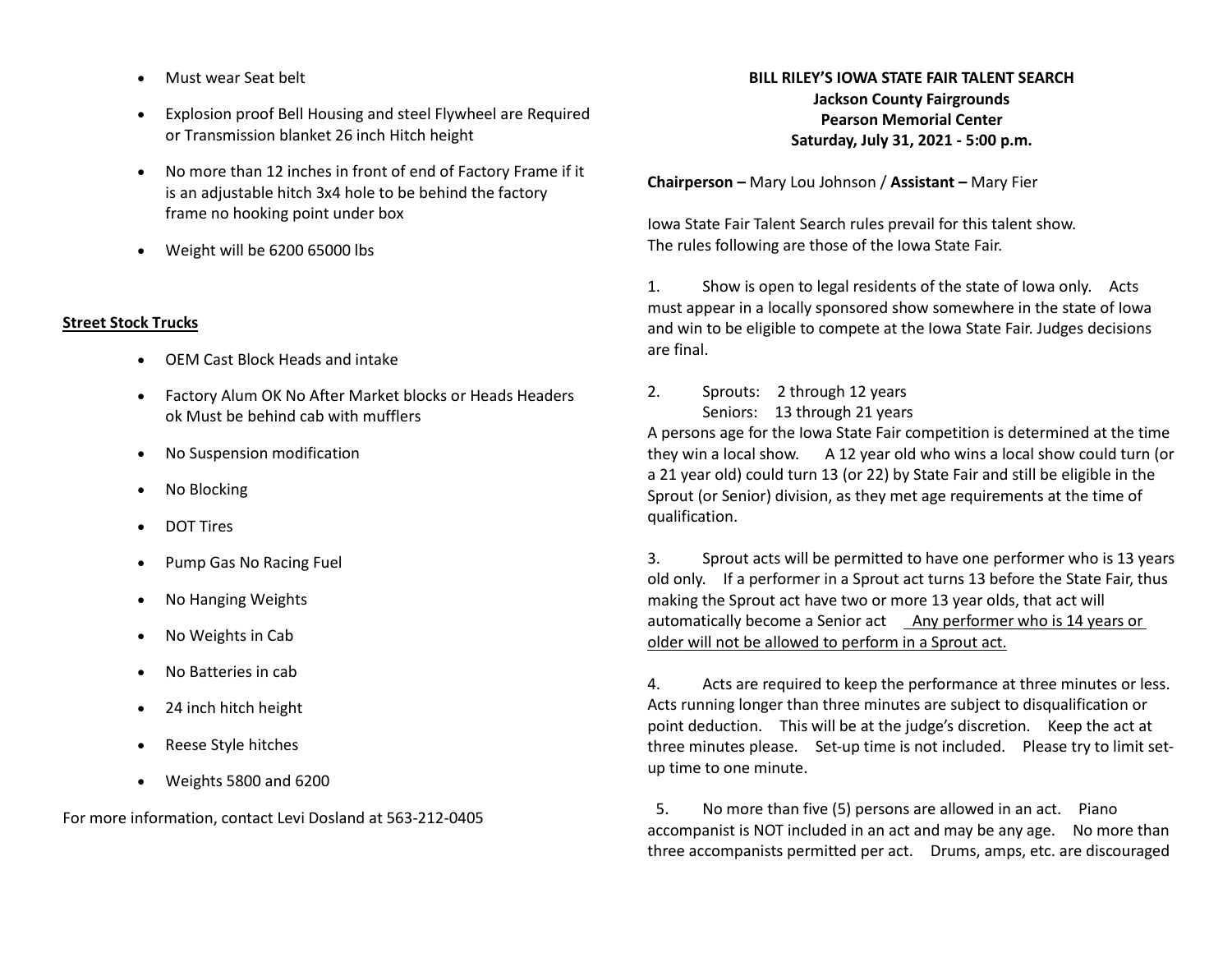due to the one minute set up time. No combos, rock bands or similar musical groups are permitted.

6. Acts are asked to not dance onto or off the stage. After introductions, you may take any position you wish to begin your performance.

7. Vocalists can perform with an accompanist or CD/ipod. prerecorded tracks should be instrumental only. Any prerecorded tract with backing vocals is not allowed, and the act will be disqualifier

8. Looping (typically seen in vocal or instrumental performances) is allowed as part of an act as long as each loop is performed live on stage. Previously recorded loops will not be allowed. Looping equipment must be provided by the contestant.

9. Foul language is not allowed in the Bill Riley Talent Search. Acts performing to or singing pieces with inappropriate lyrics will be disqualified.

10. Contestants may only appear once in any given show. This applies to qualifying shows as well as the competition at the Iowa State Fair. They may not perform "solo" and then return in the same show in a duet or trio. Contestants are allowed to perform in different acts in different shows, but they may only qualify for the State Fair with one act. Once a performer has qualified for the State Fair they must not perform in local shows as part of another act. They may keep competing in local shows with the qualifying performance.

11. Professionals are NOT permitted to compete. This includes Union musicians and anyone whose principle source of income is from their talent. Compensation for performing at weddings, etc. does not constitute principle sources of income.

#### 12. **Competition at the State Fair:**

\*Preliminary rounds: First 7 days \*Semi-Finals: Days 8, 9, and 10 \*Championship Show: Day 11

13. **Semi Finalists** from the 2019 Iowa State Fair Bill RileyTalent Search are automatically qualified for the 2021 State Fair competition. You do not have to re-qualify by winning at the local level show but you are encouraged to compete at local shows. If you win a local level show, you are entitled to the prize money but you must inform the Master of Ceremonies that you have already qualified for the State Fair. The second place winner will then be able to advance to the State Fair competition. Remember, you are entitled to the first place prize money.

#### 14. **Birthdays and Semi-Finalists**:

2019 semi-finalists returning in 2021 will perform in the division for their current age as of the 2021 Iowa State Fair.

15. **Sprout Division Champions** There will be 6 Sprout Champions showcased in the Championship Show. All Sprout Champions in the Sprout division must sit out one year of competition. \*They also must re-qualify when returning after the one-year absence, and be 12 years old or less.

16. **Senior Division Championship**: There will be 9 finalists in competition. All finalists in the Senior division must sit out one year. They cannot perform as an individual or in a group during the next year. They also must re-qualify when returning after the one-year absence, and be 21 years old or less. The "Grand Champion" of the Senior division is no longer allowed to compete in the Bill Riley Talent Search at the local or State Fair level.

17. The only exception to the one-year absence will be for Sprout division champions who were 12 years old when they won. They do not have to sit out a year and are automatically qualified for the next State Fair as a senior. It is highly recommended that they compete at the local level as a senior to get a feel for the older division.

18. **All divisions** must qualify within the age requirement. For example, if you are 21 and don't qualify before you are 22, you are ineligible, or if you are a sprout and don't qualify before you are 12 you will compete in the Senior division.

19. Acts will need name, complete address, birth date, age, phone number (include area code, email address), and type of talent. Multiple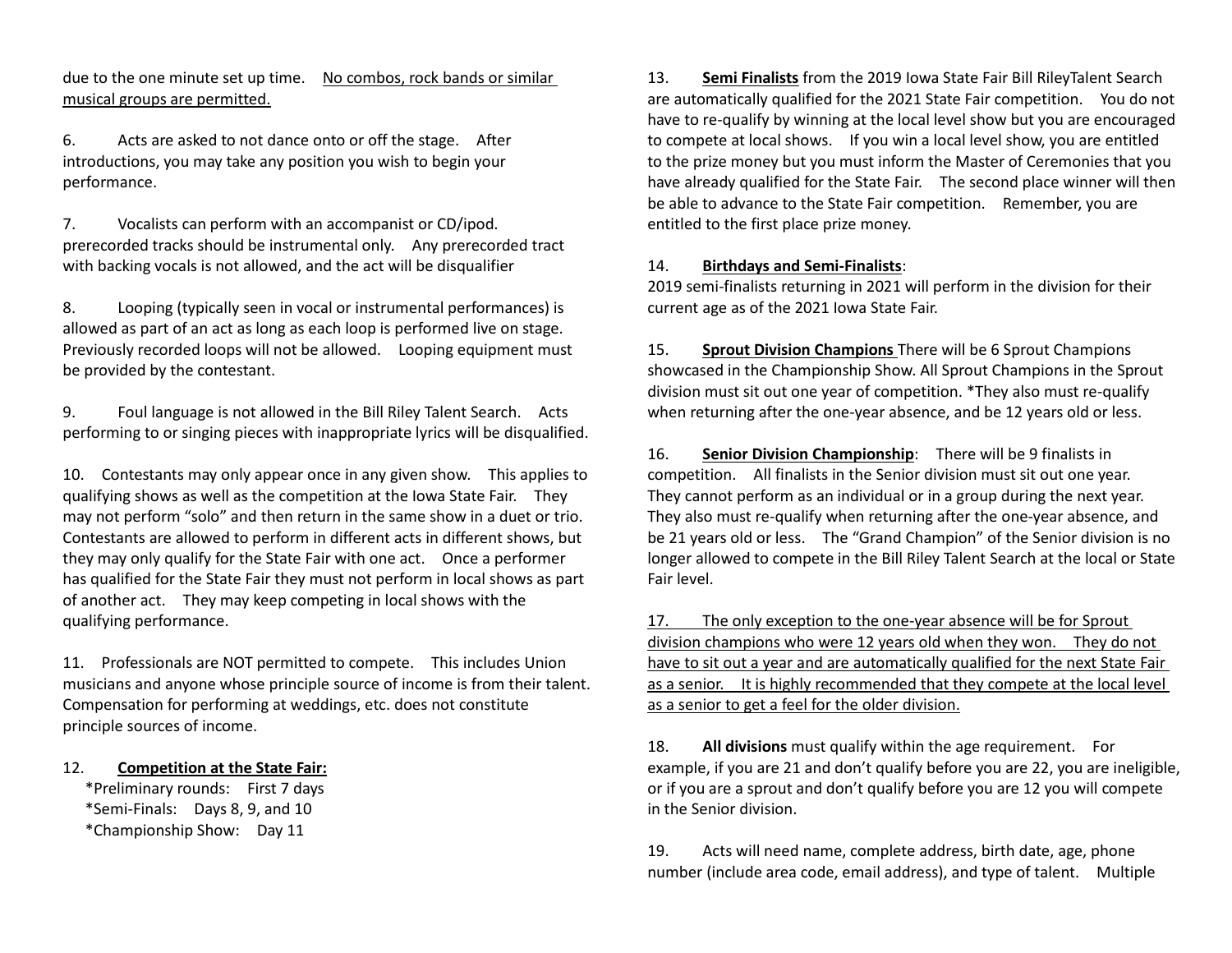acts need one member to act as a contact person with all information going through them. Additional members of the act need only name. birth date, age, and town.

#### **JACKSON COUNTY FAIR INFORMATION:**

1. A stage, P.A. system, CD/cassette player and concert-ready piano will be provided. Please provide a quality cassette tape or CD to enhance the performance. CD's are preferred.

2. Local talent acts (those within the Maquoketa trade area) will be given first preference with others from around the state permitted to compete as space allows.

3. If the 1st place winner from the Iowa State Fair Talent Search in Jackson County has qualified for State Fair competition in an earlier show, the second-place winner (or third place, etc.) will be sent to State Fair competition. However, the 1st place act will receive the cash award.

4. Winners in each division will be awarded cash prizes. They are: Sprouts - \$75, \$50, \$25. Seniors - \$100, \$75, \$50.

5. Several other awards may be presented: (1) Outstanding Area Act in Sprout division (2) Outstanding Area Act in Senior Division. These awards are presented at the judge's discretion.

6. Contestants MUST stay in costume until winners are announced.

7. More information can be obtained from Mary Lou Johnson @ 563- 357-5798 or jacksoncountyfairtalent@gmail.com show coordinator. Messages may also be left. Entries can be taken over the phone or by obtaining an entry form from the Jackson County Fair office in Maquoketa and mailing it back to P.O. Box 859, Maquoketa, IA 52060. All entries must be received by July 12, 2021.

8 After all entry forms have been received and program line-up determined, each contestant will receive program information, order of appearance and free fair admission tickets. This is a "tight window" and information will be mailed ASAP.

## **Jackson County Fair Open Horse Show Midwest Horseman and MSC Approved Sunday, July 25, 2021 8:00AM**

**Entry Fees: \$6.00. Number fee: \$1.00** (must have number to show- must be visible) **One free entry for exhibitor with paid admission to the fair**

- 1. Yearling & Under Halter
- 2. 2&3 Year Old Halter
- 3. Open Pony Halter Pony under 14.1(Miniature Horses Included)
- 4. Open Horse Halter (Horse 14.1 and Over)
- 5. Color Breed Halter –All Color Registries Eligible
- 6. Performance Horse Halter

(Horse must show in one riding class)

- 7. Adult Showmanship (Handler age 19 & Over)
- 8. Youth Showmanship (Handler 14-18 Yrs.)
- 9. Youth Showmanship (Handler age13 & Under)

10. Lead-Line Equitation (6 yrs & Under, Led by 14 Yrs. & Older-Horse or Pony

11 Youth Walk/Trot 8 Yrs. & Under

## **\*\* English Pleasure Warm Up-15 Minutes\*\***

- 12. Open English Walk/Trot
- 13. Youth English Pleasure-18 Yrs. & Under
- 14. Adult English Pleasure -19 Yrs. & Older
- 15. Youth English Equitation-18 Yrs. & Under
- 16. Adult English Equitation 19 Yrs. & Older

## **\*\*Ranch Warm Up 15 Minutes\*\***

- 17. Ranch Horse Pleasure
- 18. Ranch Horse Riding (pattern picked by Judge)
- 19. Ranch Horse Confirmation

## **\*\*Lunch Break-Classes not to start before 11:00AM\*\***

- 20. Select Walk/Trot 50 Yrs. & Older 21. Adult Walk/Trot – 19 Yrs. & Older
- 22.. Youth Walk/Trot 14-18 Yrs. Old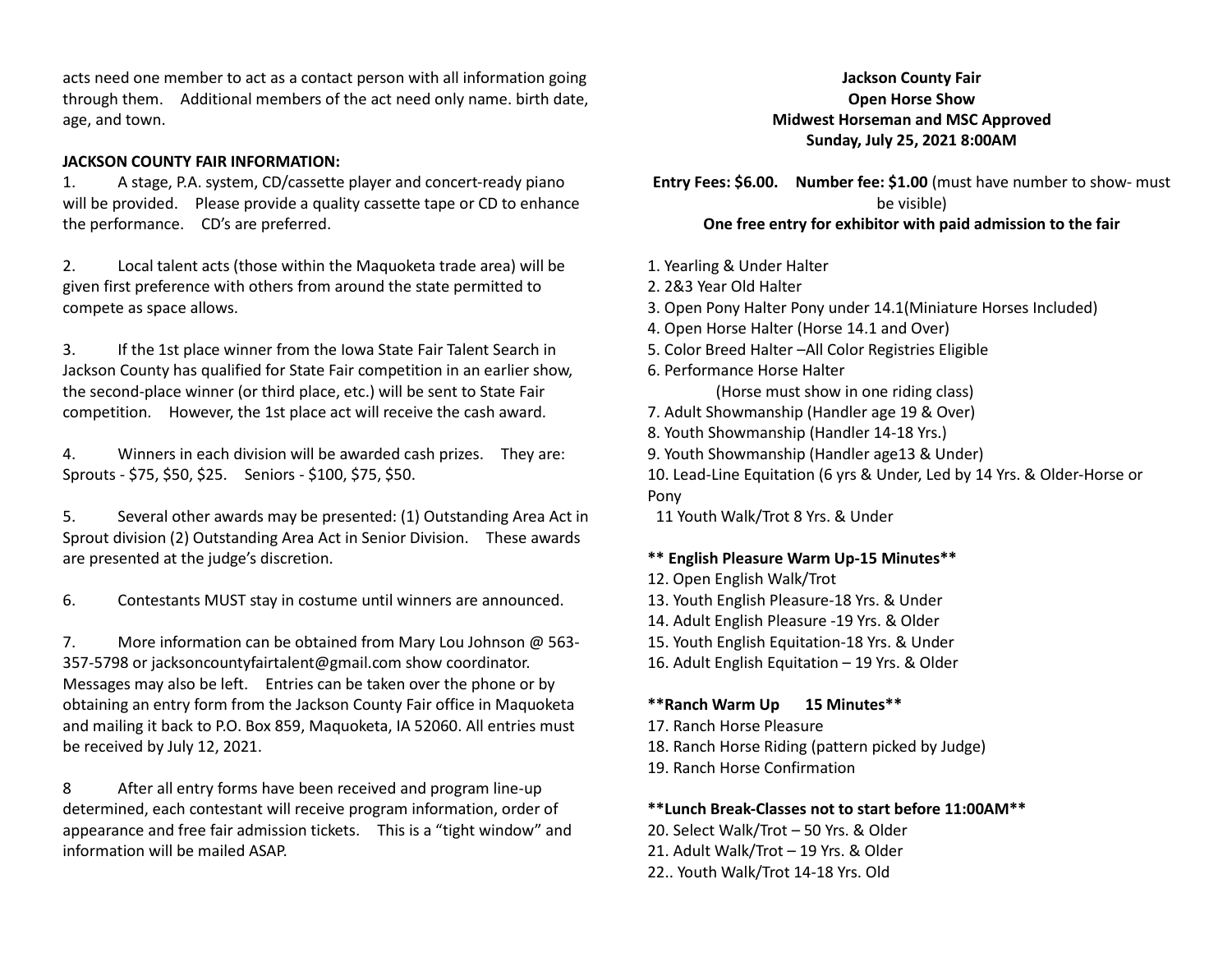23**.** Youth Walk/Trot – 13 Yrs. & Under 24. Junior Horse Pleasure-Horse or Pony 5 yrs. & Under 25. Adult Western Pleasure-19Yrs. & Older 26. Youth Western Pleasure – 14-18 Yrs. Old 27. Youth Pleasure-Rider 13 Yrs. & Under 28. Color Breed Pleasure-All Color Registries Eligible 29. Pony Pleasure-18 Yrs. & Under, Pony Under 14.1 30. Senior Horse Pleasure-Horse or Pony 6 Yrs. & Older 31. Adult Horsemanship-19 Yrs. & Older 32. Youth Horsemanship-18 Yrs. & Under 33. Optional Gait – OT – Walk & Favorite Gait

#### **\*\*Running classes - Warm Up 15 Minutes\*\***

34. Open Poles 35. Youth Poles-18 & Under 36. Open Barrels 37. Youth Barrels – 18 Yrs. & Under 38. Open Flags 39. Youth Flags-18 Yrs. & Under 40. Dash for Cash

\*Show & Class Rules will be posted at the entry booth. No Stallions, over yearling age, handled by youth 18 & under. \*Electric Eye used in timed events \*Ages as of January 1st \***NO APPROACHING the JUDGE!** \*All dogs must be on a 6' leash and away from the arena. \*All ponies are under 14-1 and must be measured prior to showing in  $1<sup>st</sup>$ show. \*Proof of Color Registries in hand \*Proof of Age required if questioned

\*PROPER ATTIRE must be worn, Contest class participants must wear a collared Sleeved Shirt and Boots-

TEE SHIRTS, TANK TOPS or HALTER TOPS will not be acceptable. Once class entries have been turned in there will be NO REFUNDS.  $*$ Guaranteed Payouts for 5 Places 1st- \$16, 2<sup>nd</sup>- \$12, 3<sup>rd</sup>- \$10, 4<sup>th</sup>- \$7, 5<sup>th</sup>-\$5 More info: Joe Immel 563-689-6148 home phone or 563-357-8088 cell phone or Kathy Lidke 652-6561